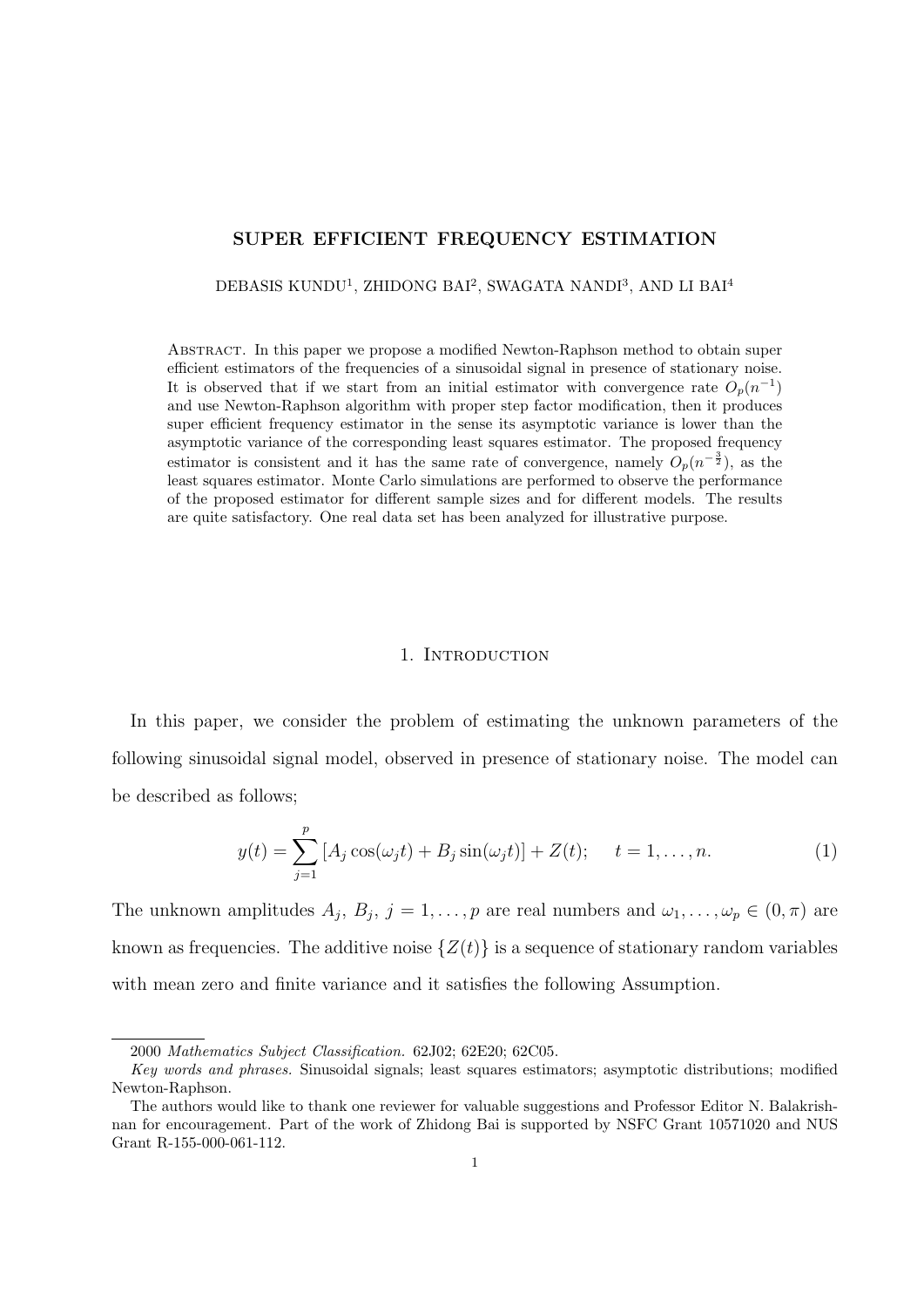**Assumption 1.** *The random variables Z*(*t*) *have the following linear structure*

$$
Z(t) = \sum_{k=-\infty}^{\infty} a(k)e(t-k),
$$
\n(2)

*where*  $\{e(t)\}\$ is a sequence of independent and identically distributed (i.i.d.) random variables with mean zero and finite variance  $\sigma^2$ . The arbitrary real valued sequence  $\{a(t)\}\$  satisfies the *following condition;*

$$
\sum_{k=-\infty}^{\infty} |a(k)| < \infty. \tag{3}
$$

We are interested to estimate the unknown parameters under Assumption 1. Several authors considered this model under different assumptions on the error, see Walker [13], Hannan [6] etc. Many real life phenomena can be described quite effectively using model 1. Baldwin and Thomson [2] used model (1) to describe the visual observation of S. Carinae, a variable star in the Southern Hemisphere sky, under the restriction  $\lambda_j = j\lambda$  for all *j*. Greenhouse, Kass and Tsay [5] proposed the use of higher-order harmonic terms of one or more fundamentals and ARMA processes for the errors (which is again a particular case of model (1)) for fitting biological rhythms (human core body temperature data). The harmonic regression model has also been used to assess the static properties of human circadian systems; see Brown and Czeisler [4]. Model (1) is also useful for describing musical sound waves produced by musical instruments, see Rodet [11]. Irizarry [7] studied a segment of sound generated from pipe organ using a similar model. Nandi and Kundu [8] proposed the generalized multiple fundamental frequency model and several short duration speech data were studied. We shall use model (1) to analyze a real electrocardiograph (ECG) signal later in this paper.

The main problem is to estimate the unknown amplitudes and the frequencies, given a sample of size *n*, namely  $\{y(1), \ldots, y(n)\}$  assuming *p*, the number of components, to be known. It is known, see Walker [13], that if the frequency (non-linear parameter) is estimated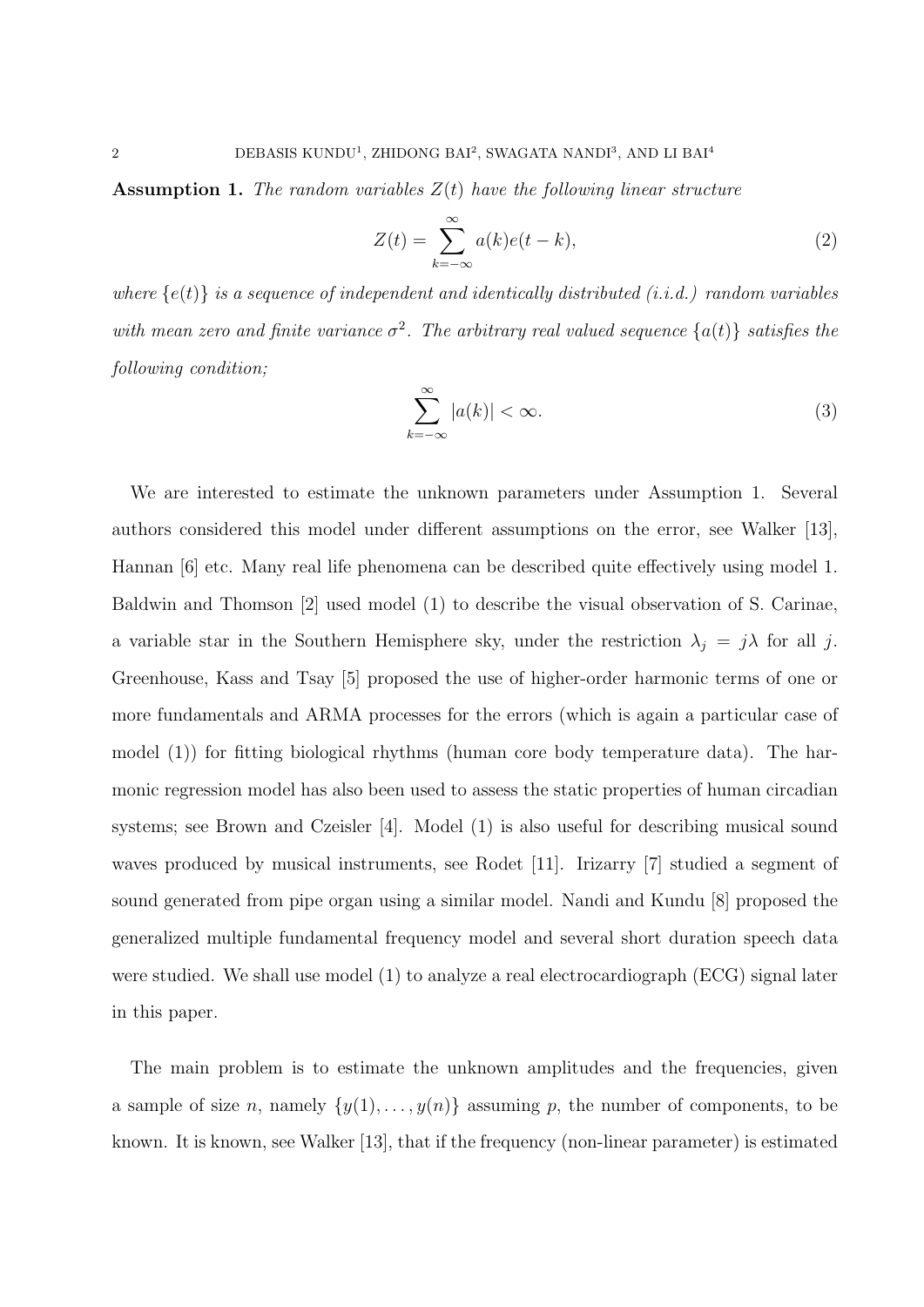with the convergence rate  $O_p(n^{-\frac{3}{2}})$ , here  $O_p(n^{-\delta})$  means  $n^{\delta}O_p(n^{-\delta})$  is bounded in probability, then the amplitudes (linear parameters) can be estimated efficiently with the convergence rate  $O_p(n^{-\frac{1}{2}})$ . In this paper, we mainly address the estimation of the frequencies efficiently and propose an algorithm by modifying Newton-Raphson iterative method. We observe that the estimator has the asymptotic variance smaller than that of the least squares estimator (LSE). We call it as a super efficient frequency estimator.

The rest of the paper is organized as follows. In section 2, we briefly describe the least squares and approximate least squares procedures for estimating the frequencies. In Section 3, we propose the modified Newton-Raphson algorithm in case of one component model. In Section 4, we consider the case when more than one frequency is present. Simulation results are presented in Section 5. For illustrative purpose, one data set has been analyzed in Section 6, and finally we conclude the paper in Section 7. All the proofs are presented in the Appendix.

## 2. Estimating the Unknown Parameters

In the literature there are two well known methods available for estimating the unknown frequency of model (1). One is the standard least squares method and the other is the periodogram maximizer, known as the approximate least squares method. We briefly describe them for one component model, given below, for further development.

$$
y(t) = A\cos(\omega t) + B\sin(\omega t) + Z(t), \quad t = 1, \dots, n. \tag{4}
$$

2.1. LEAST SQUARES METHOD. The LSEs of *A*, *B* and  $\omega$  of model (4) can be obtained by minimizing

$$
Q(A, B, \omega) = \sum_{t=1}^{n} \left( y(t) - A\cos(\omega t) - B\sin(\omega t) \right)^2, \tag{5}
$$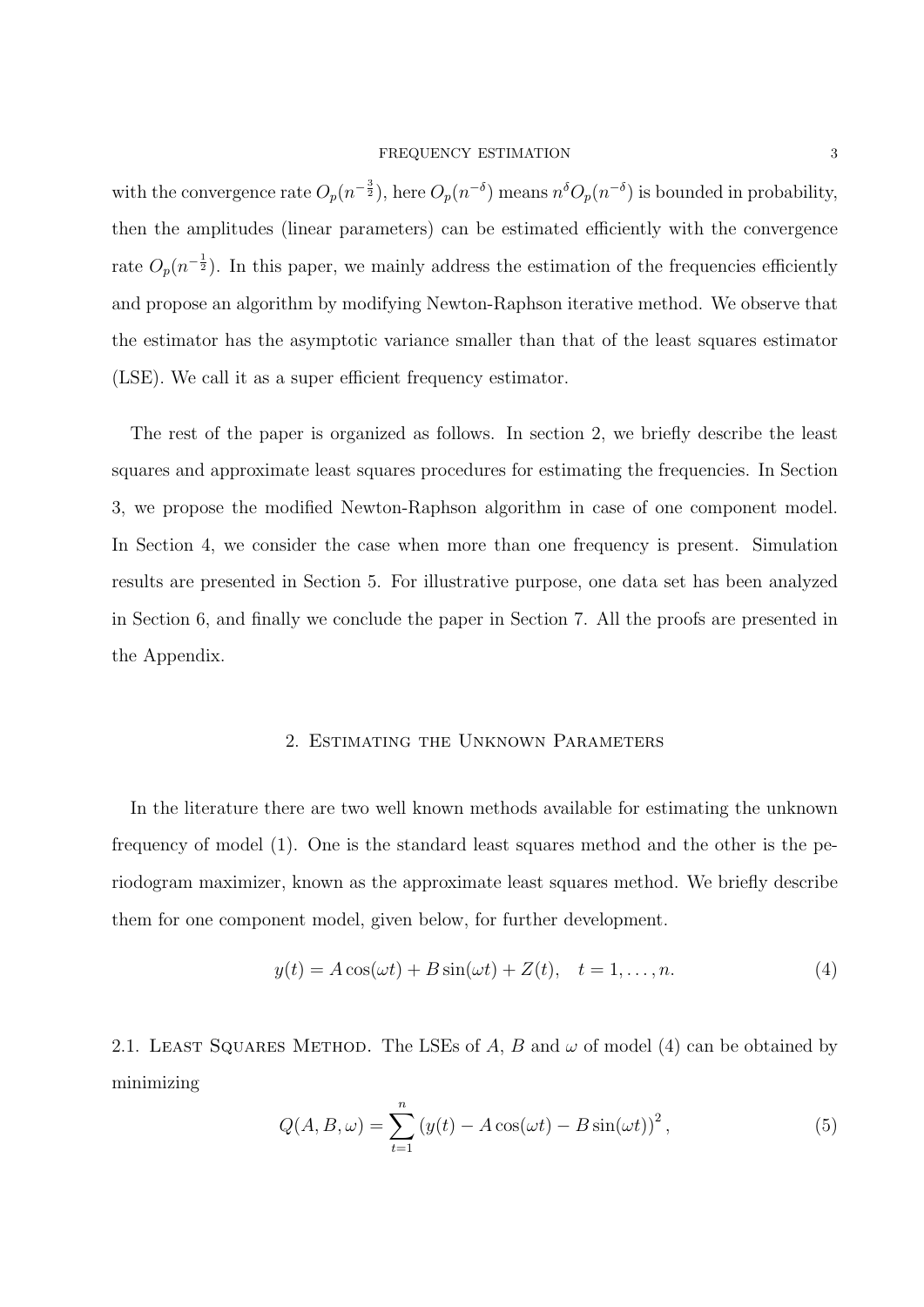with respect to *A*, *B* and  $\omega$ . It can be done in two stages, first minimize  $Q(A, B, \omega)$  with respect to  $(w.r.t.)$  *A* and *B* for fixed  $\omega$ , say  $\widehat{A}(\omega)$  and  $\widehat{B}(\omega)$  and then minimize  $Q(\widehat{A}(\omega), \widehat{B}(\omega), \omega)$  $w.r.t. \omega$ . We use the following notation;

$$
\mathbf{X} = \begin{bmatrix} \cos(\omega) & \sin(\omega) \\ \vdots & \vdots \\ \cos(n\omega) & \sin(n\omega) \end{bmatrix}, \quad \mathbf{Y} = (y(1), \dots, y(n))^T.
$$
 (6)

Minimizing  $Q(A, B, \omega)$  *w.r.t.* A, B and  $\omega$  boils down to maximizing  $R(\omega)$  *w.r.t.*  $\omega$ , where

$$
R(\omega) = \mathbf{Y}^T \mathbf{X} (\mathbf{X}^T \mathbf{X})^{-1} \mathbf{X}^T \mathbf{Y}.
$$
 (7)

The matrix **X** depends on  $\omega$ , it is not made explicit unless necessary. Suppose  $\hat{\omega}$  maximizes  $R(\omega)$ , then the estimators of *A* and *B* are obtained using the separable regression technique as

$$
(\widehat{A} \ \widehat{B})^T = (\mathbf{X}(\widehat{\omega})^T \mathbf{X}(\widehat{\omega}))^{-1} \mathbf{X}(\widehat{\omega})^T \mathbf{Y}.
$$
\n(8)

Most of the numerically efficient algorithms, for example, the methods proposed by Bresler and Macovski [3] and Smyth [12] attempt to maximize  $R(\omega)$  in (7). This naturally saves computational time as the optimization takes place in one dimension.

2.2. Approximate Least Squares Method. The approximate LSE (ALSE) of the frequency is obtained by maximizing the periodogram function  $I(\omega)$ ,

$$
I(\omega) = \left| \frac{1}{n} \sum_{t=1}^{n} y(t) e^{-i\omega t} \right|^2,
$$
\n(9)

*w.r.t.*  $\omega \in (0, \pi)$ . Let  $\widehat{\omega}$  be the ALSE of  $\omega$ , then the amplitudes are obtained as before. Both  $\widehat{\omega}$  and  $\widehat{\widehat{\omega}}$  are consistent estimators of  $\omega$ , see Hannan [6], Walker [13] and are asymptotically equivalent with the following asymptotic distributions;

$$
n^{\frac{3}{2}}(\widehat{\omega}-\omega) \xrightarrow{d} \mathcal{N}(0, \frac{24\sigma^2 c}{A^2 + B^2}), \quad n^{\frac{3}{2}}(\widehat{\widehat{\omega}}-\omega) \xrightarrow{d} \mathcal{N}(0, \frac{24\sigma^2 c}{A^2 + B^2}), \tag{10}
$$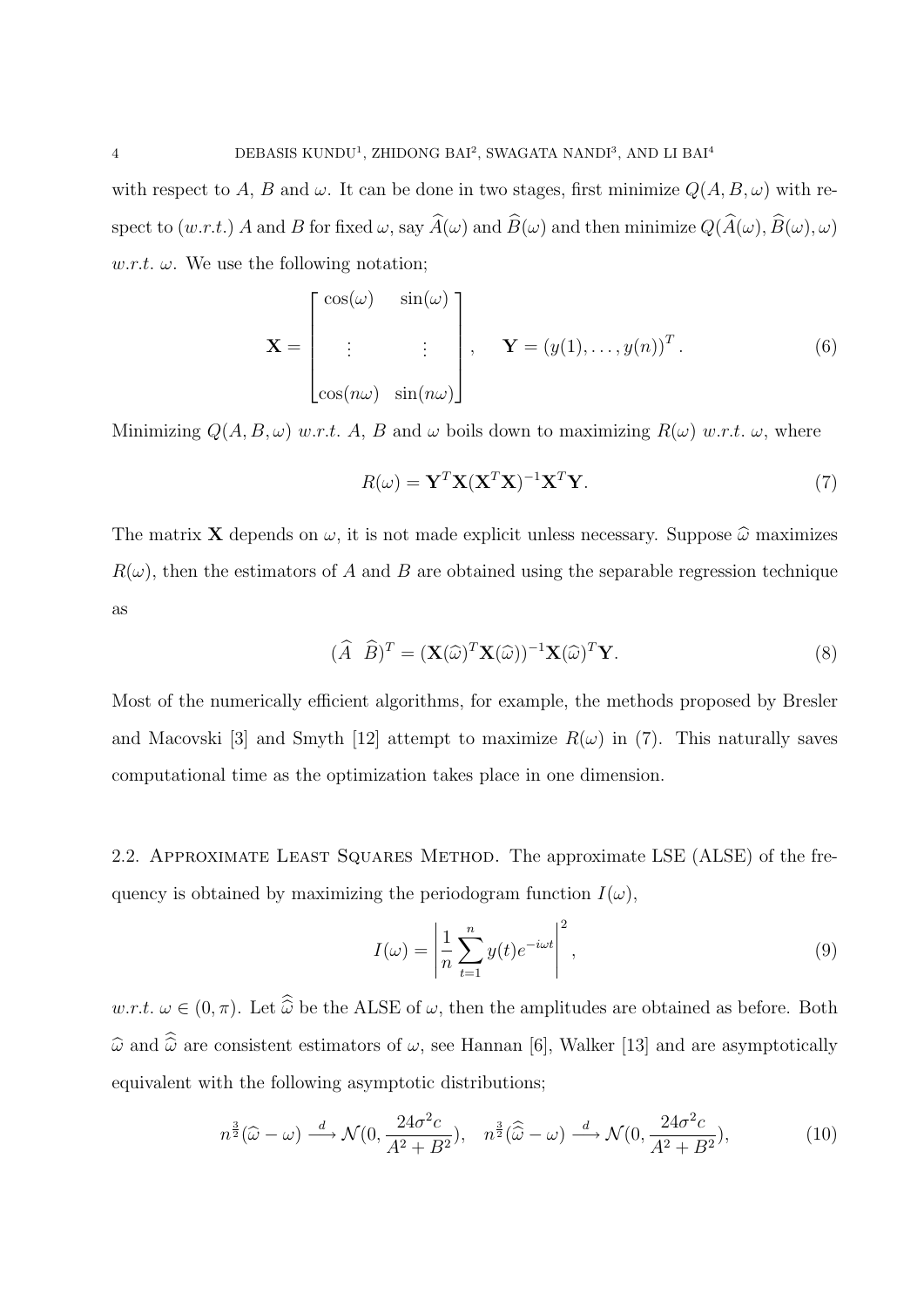where  $c =$  $\begin{array}{c} \begin{array}{c} \begin{array}{c} \end{array} \\ \begin{array}{c} \end{array} \end{array} \end{array}$ ∑*<sup>∞</sup> k*=*−∞ a*(*k*)*e −ikω*  $\begin{array}{c} \begin{array}{c} \begin{array}{c} \end{array} \\ \begin{array}{c} \end{array} \end{array} \end{array}$ 2 . In equation (10),  $\langle \frac{d}{dx} \rangle$ <sup>*m*</sup> means convergence in distribution and  $\mathcal{N}(a, b)$ , normal distribution with mean *a* and variance *b*. In the following section, we modify Newton-Raphson Algorithm using the set-up of this section.

## 3. Modified Newton-Raphson Algorithm

We modify Newton-Raphson algorithm in this section, in the aim of finding a consistent estimator of the frequency  $\omega$  of model (4). Before proceeding further, we briefly describe Newton-Raphson algorithm in case of  $R(\omega)$ . Let  $\hat{\omega}_1$  be the initial estimate and  $\hat{\omega}_k$  be the estimate at the  $k^{th}$  iteration. Then at  $(k+1)^{th}$  iteration, the estimate  $\hat{\omega}_{k+1}$  is updated as

$$
\widehat{\omega}_{k+1} = \widehat{\omega}_k - \frac{R'(\widehat{\omega}_k)}{R''(\widehat{\omega}_k)},\tag{11}
$$

where  $R'(\hat{\omega}_k)$  and  $R''(\hat{\omega}_k)$  are first and second derivatives of  $R(\omega)$ , evaluated at  $\hat{\omega}_k$ .

The standard Newton-Raphson algorithm (11) is modified with a smaller correction factor, and the iteration uses

$$
\widehat{\omega}_{k+1} = \widehat{\omega}_k - \frac{1}{4} \frac{R'(\widehat{\omega}_k)}{R''(\widehat{\omega}_k)}.
$$
\n(12)

A smaller step factor  $\frac{1}{4}$ 4  $R'(\widehat{\omega}_k)$  $R^{\prime\prime}(\widehat{\omega}_k)$ prevents the procedure to diverge or converge to a local minima. The following theorem motivates us to modify the algorithm in this fashion.

**Theorem 1.** Let  $\hat{\omega}_0$  be an estimate of  $\omega$  and  $\hat{\omega}_0 - \omega = O_p(n^{-1-\delta}), \delta \in (0, \frac{1}{2})$  $\frac{1}{2}$ . Suppose  $\widehat{\omega}_0$  is updated as  $\widehat{\omega}$ , using  $\widehat{\omega} = \widehat{\omega}_0 - \frac{1}{4} \times \frac{R'(\widehat{\omega}_0)}{R''(\widehat{\omega}_0)}$  $\frac{R'(\omega_0)}{R''(\widehat{\omega}_0)},$  then

(a) 
$$
\hat{\omega} - \omega = O_p(n^{-1-3\delta})
$$
 if  $\delta \le \frac{1}{6}$ ,  
\n(b)  $n^{\frac{3}{2}}(\hat{\omega} - \omega) \xrightarrow{d} \mathcal{N}\left(0, \frac{6\sigma^2 c}{A^2 + B^2}\right)$  if  $\delta > \frac{1}{6}$ ,

where *c* is same as defined in last section.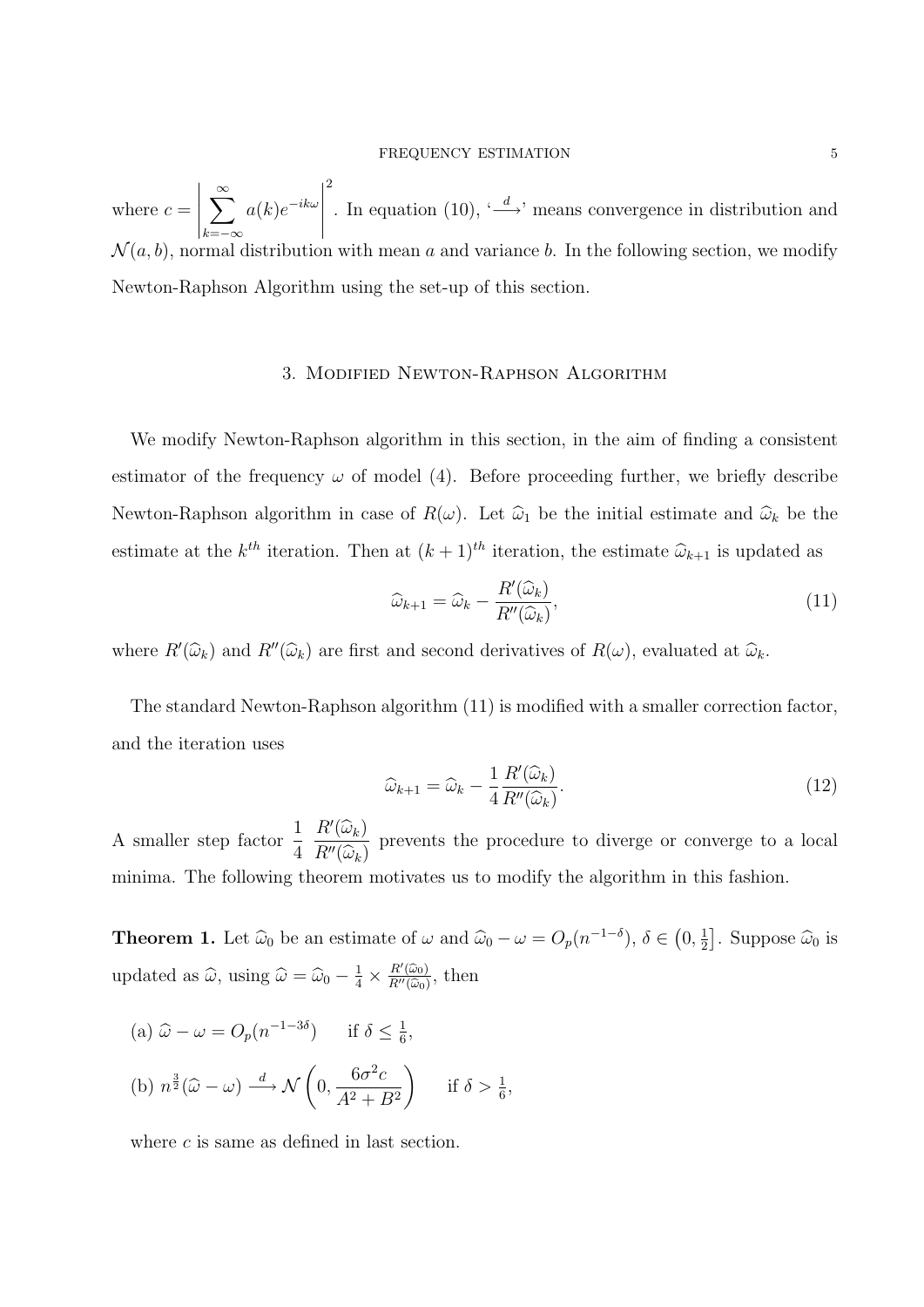We apply this theorem in modifying Newton-Raphson algorithm. We start with an initial estimator having convergence rate  $O_p(n^{-1})$  and a fraction (subset) of the available data points to implement the above result. The subset is selected such that the dependence structure in the data remains the same. The argument maximum of  $I(\omega)$ , defined in (9), or  $R(\omega)$ , defined in (7), over Fourier frequencies  $\{\frac{2\pi k}{n}\}$  $\frac{\pi k}{n}, k = 0, \ldots, \left[\frac{n}{2}\right]$ 2 ]*}*, provides an estimator with convergence rate  $O_p(n^{-1})$ . We use ideas similar to Bai *et al.* [1] or Nandi and Kundu [9] for implementation of Theorem 1 as an algorithm.

# **Algorithm:**

- (1) Find the argument maximum of  $R(\omega)$  over Fourier frequencies. Suppose it is  $\hat{\omega}_0$ . Then  $\widehat{\omega}_0 = O_p(n^{-1})$ .
- (2) Take  $n_1 = n^{\frac{6}{7}}$ , and calculate

$$
\widehat{\omega}_1 = \widehat{\omega}_0 - \frac{1}{4} \times \frac{R'_{n_1}(\widehat{\omega}_0)}{R''_{n_1}(\widehat{\omega}_0)},
$$

where  $R'_{n_1}(\hat{\omega}_0)$  and  $R''_{n_1}(\hat{\omega}_0)$  are same as  $R'(\hat{\omega}_0)$  and  $R''(\hat{\omega}_0)$  respectively, computed using a sub-sample of size  $n_1$ . Since  $\hat{\omega}_0 - \omega = O_p(n^{-1})$  and  $n^{-1} = n_1^{-\frac{7}{6}} = n_1^{-1-\frac{1}{6}}$ , therefore,  $\hat{\omega}_0 - \omega = O_p(n_1^{-1-\frac{1}{6}})$ . Now using Theorem 1(a),

$$
\widehat{\omega}_1 - \omega = O_p(n_1^{-1-\frac{1}{2}}) = O_p(n^{-\frac{3}{2}\times\frac{6}{7}}) = O_p(n^{-\frac{9}{7}}) = O_p(n^{-1-\frac{2}{7}}), \quad \delta = \frac{2}{7}.
$$

(3) As  $\delta = \frac{2}{7} > \frac{1}{6}$  $\frac{1}{6}$ , apply Theorem 1(b). With  $n_j = n$ , repeat

$$
\widehat{\omega}_{k+1} = \widehat{\omega}_k - \frac{1}{4} \times \frac{R'_{n_{k+1}}(\widehat{\omega}_k)}{R''_{n_{k+1}}(\widehat{\omega}_k)}, \ \ k = 1, 2, \dots,
$$
\n(13)

until a suitable stopping criterion is satisfied.

The algorithm suggests to begin with a subset of size  $n^{6/7}$  where *n* is the given sample size, but which subset to begin with. It has been observed in simulation study that one can start from any sub-sample (so that the dependence/correlation structure in the error process remains the same) and the choice of the initial sub-sample does not have any visible effect on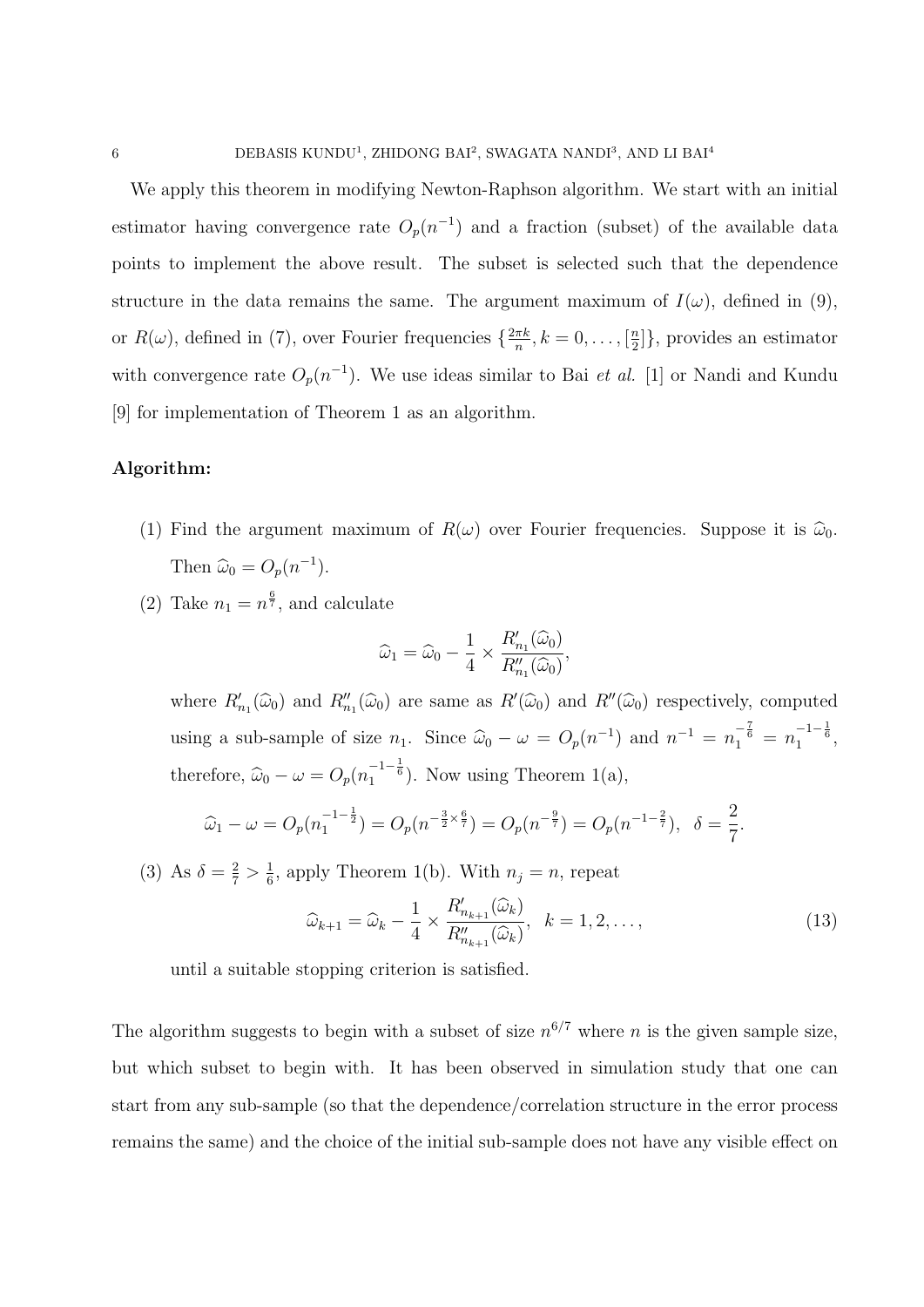#### FREQUENCY ESTIMATION 7

the final estimator. To keep the dependence structure intact, we choose any  $n_1$  consecutive points to start. Note that the factor 6*/*7 in the exponent is not so important and is not unique. There are several other ways the algorithm can be initiated. For example, one can start with  $n_1 = n^{\frac{7}{8}}$  and apply Theorem 1, similarly as above. Basically we need to ensure that  $\delta$  is greater than  $1/6$  to use part (b) of Theorem 1.

**Remark 1.** Write  $(\hat{A}, \hat{B})^T = (A(\hat{\omega}), B(\hat{\omega}))^T$ , in equation (8). Expand  $A(\hat{\omega})$  at  $\omega^0$  by Taylor series,

$$
A(\widehat{\omega}) - A(\omega^{0}) = (\widehat{\omega} - \omega^{0})A'(\bar{\omega}) + o(n^{2}),
$$

where  $A'(\bar{\omega})$  is the first derivative of  $A(\omega)$  at  $\bar{\omega}$ ,;  $\bar{\omega}$  is a point between  $\hat{\omega}$  and  $\omega^0$ ;  $\hat{\omega}$  can be either the LSE or the estimator obtained by modified Newton Raphson method. Comparing the variances (asymptotic) of the two estimators of  $\omega$ , we note that the asymptotic variance of the corresponding estimator of *A* is four times less than that of the LSE. The same is true for the estimator of *B*.

$$
Var(A(\widehat{\omega}) - A(\omega^{0})) \approx Var(\widehat{\omega} - \omega^{0})[A'(\bar{\omega})]^{2}
$$

$$
Var(A(\widehat{\omega}) - A^{0}) = \frac{Var(\widehat{\omega}_{LSE})}{4}[A'(\bar{\omega})]^{2}
$$

$$
= \frac{Var(\widehat{A}_{LSE})}{4}
$$

where  $\hat{\omega}_{LSE}$  and  $\hat{A}_{LSE}$  are the LSEs of  $\omega$  and *A*, respectively. Similarly,  $Var(B(\hat{\omega}) - B(\omega^0)) =$  $Var(\widehat{B}_{LSE})$  $\frac{B_{LSE}}{4}$  and different notation have same meaning replacing *A* by *B*.

**Remark 2.** Newton-Raphson algorithm in its original form does not work well for sinusoidal model. But with the step factor modification, it provides estimator with the same rate of convergence as the LSE with smaller asymptotic variance than that of the LSE.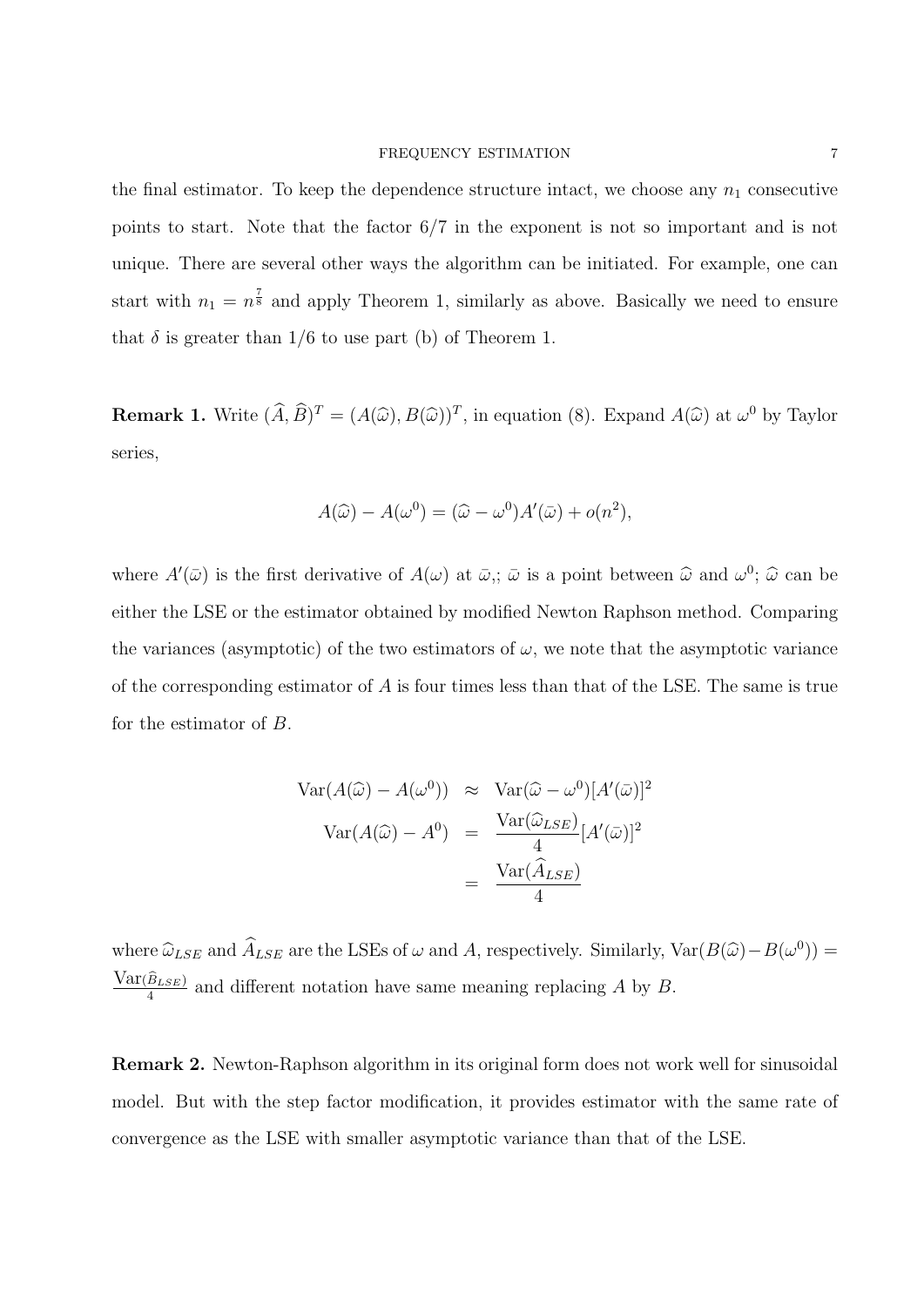## 4. Multiple Sinusoid

In this section, the problem of estimating the unknown parameters of model (1). We assume that  $\omega_j \neq \omega_k$ ,  $j \neq k$  and the number of components, *p* is known in advance. The sequence of  $\{Z(t)\}$  satisfies Assumption 1, as before. The following restriction has been imposed for identifiability;

$$
A_1^2 + B_1^2 \ge \dots \ge A_p^2 + B_p^2. \tag{14}
$$

and if for any  $1 \leq k \leq p-1$ ,  $A_k^2 + B_k^2 = A_{k+1}^2 + B_{k+1}^2$ , then  $\omega_k > \omega_{k+1}$ .

We concentrate on the problem of estimation of the unknown frequencies  $\omega_1, \ldots, \omega_p$  from the given sample  $\{y(1), \ldots, y(n)\}$ . Amplitudes are linear parameters and can be estimated using the separable regression technique. The sequential estimation procedure is used to estimate the unknown parameters if more than one frequency is present. The procedure can be described as follows. Starting from the maximizer of  $R(\omega)$ , estimate  $\omega_1$  by  $\hat{\omega}_1$ , the estimator obtained using the algorithm described in the previous section. Then

$$
n^{\frac{3}{2}}(\widehat{\omega}_1 - \omega_1) \xrightarrow{d} \mathcal{N}\left(0, \frac{6\sigma^2 c}{A_1^2 + B_1^2}\right).
$$

Calculate  $\widehat{A}_1$  and  $\widehat{B}_1$  replacing  $\widehat{\omega}$  by  $\widehat{\omega}_1$  in (8). Define the modified data by taking out the effect of  $\omega_1$  as follows;

$$
\tilde{y}(t) = y(t) - \widehat{A}_1 \cos(\widehat{\omega}_1 t) - \widehat{B}_1 \sin(\widehat{\omega}_1 t), \quad t = 1, \dots, n. \tag{15}
$$

Now apply the same procedure on the modified data  $\{\tilde{y}(1), \ldots, \tilde{y}(n)\}\$  and estimate  $\omega_2$ . Repeat the procedure *p* times.

The method automatically gives an estimate of the number of components, *p*. If the above procedure is repeated, say *q* times and we are left with a pure random sequence, then *q* can be treated as an estimate of *p*.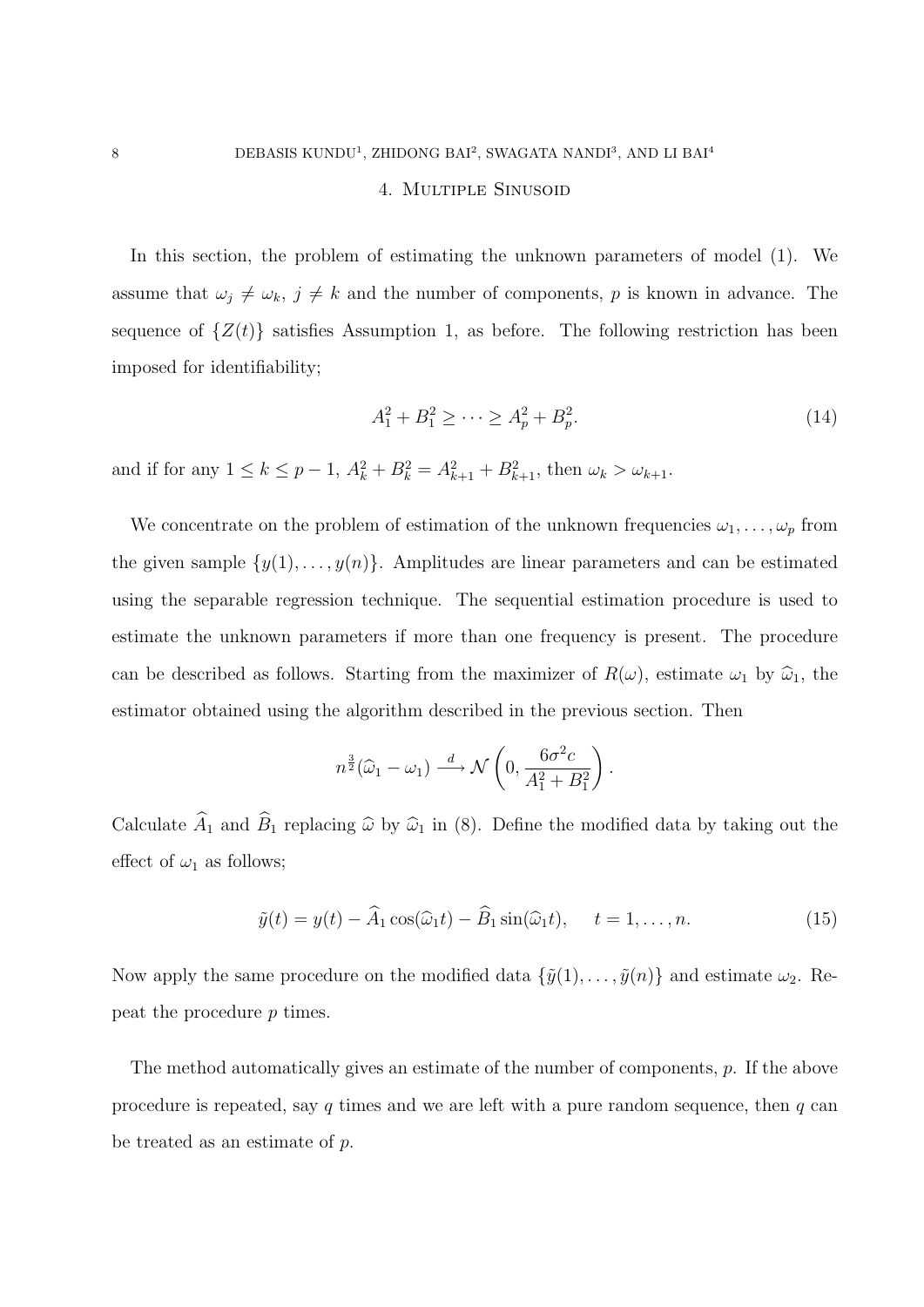#### FREQUENCY ESTIMATION 9

#### 5. Numerical Experiment

In this section, we present some results based on numerical experiments to observe small sample performances for different models. We use the random deviate generator RAN2 of Press *et al.* [10]. All the programs are written in FORTRAN and they can be obtained from the corresponding author on request. The following two models are considered for the study;

- Model 1:  $y(t) = 2\cos(0.5t + \frac{\pi}{4})$  $(\frac{\pi}{4}) + Z(t).$
- Model 2:  $y(t) = 2\cos(1.5t + \frac{\pi}{3})$  $(\frac{\pi}{3}) + 2\cos(0.5t + \frac{\pi}{4})$  $(\frac{\pi}{4}) + Z(t).$

The sequence  $\{Z(t)\}\$ is from an autoregressive process of order one, of the form

$$
Z(t) = .75 Z(t - 1) + e(t),
$$

where  ${e(t)}$  is a sequence of *i.i.d.* Gaussian random variables with mean zero and variance  $\sigma^2$ . We consider different sample sizes and different error variances, namely  $n = 100, 200$ , 300, 400, 500, 1000 and  $\sigma = 0.25, 0.50, 0.75, 1.00, 1.25$ .

In each case, we generate a sample from a selected model and find the initial estimate from  $R(\omega)$  as discussed in section 3. We compute the final estimate  $\hat{\omega}$  for Model 1, using the iterative process proposed in (13). The iterative process is terminated if the absolute difference between two consecutive iterates is less than  $\frac{\sigma^2}{n^3}$  $\frac{\sigma^2}{n^3}$ . In most of the cases, the iteration converges in 8-10 iterations. In case of Model 2, we repeat the process after removing the effect of the first frequency to estimate the parameters of the second component. The process is replicated 1000 times and we have computed the average estimates (AEs) and their mean squared errors (MSEs). The asymptotic variances of the least squares estimators (ASV) as given in (10) as well as the proposed asymptotic variance (ASVP) as provided in part (b) of Theorem 1 are reported for comparison. Results for the frequencies of both the models are reported. The results for Model 1 are reported in Tables 1 and for Model 2 in Tables 2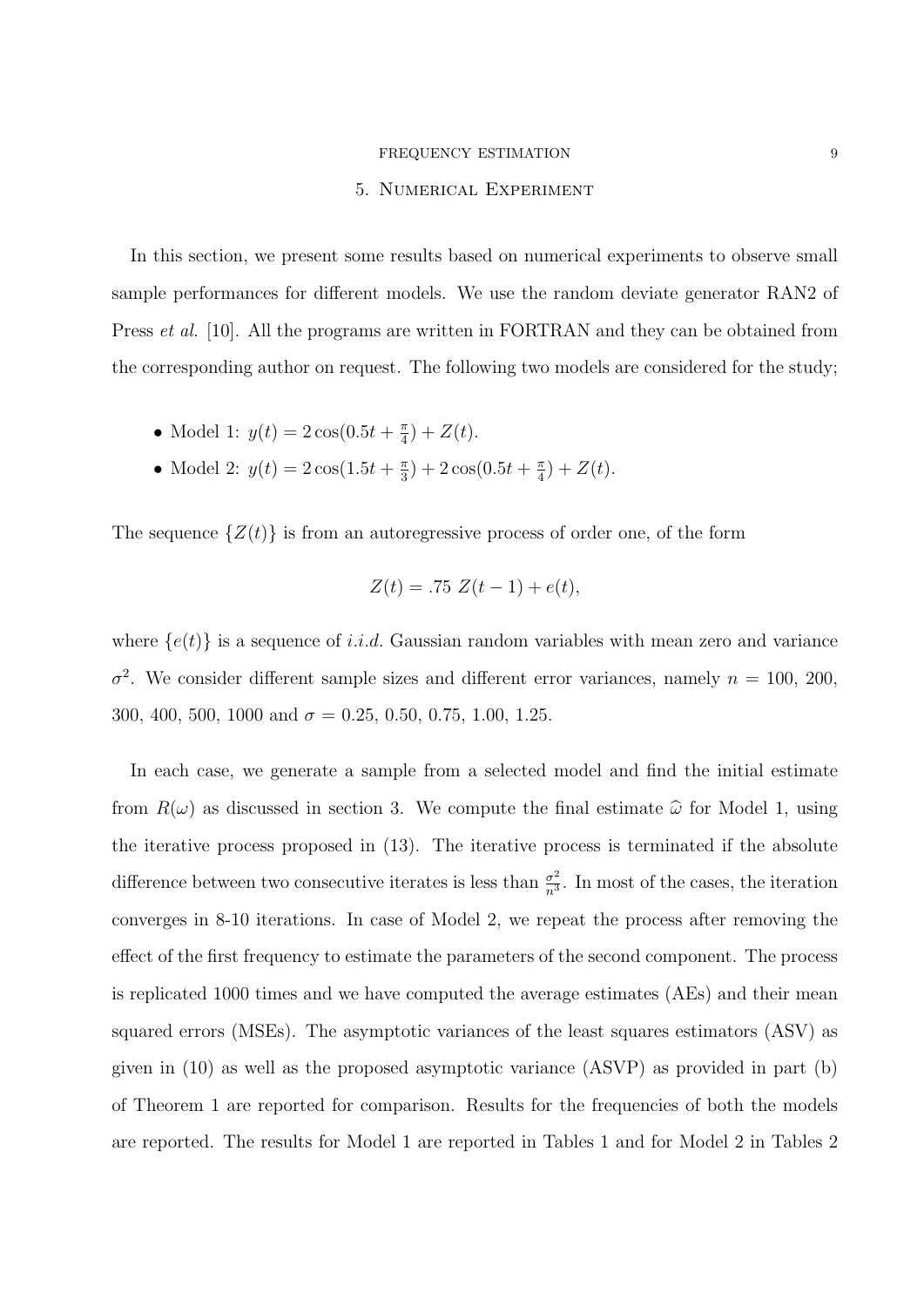and 3. According to Remark 1, we expect that MSEs of  $\widehat{A}$  and  $\widehat{B}$  may be smaller than the corresponding Cramer-Rao Lower Bounds. To study the effect we have reported results of *A* in case of Model 1 in Table 4. Similar trend has been observed in case of other amplitude estimators and are not reported here.

Some of the points are quite clear from Tables 1-4. As the sample size increases or the variance decreases the MSEs and the biases decrease for different parameter estimators of both the models. It verifies the consistency of the proposed estimators. The MSEs of the proposed estimates are usually smaller than the asymptotic variances of the LSEs. This is observed in case of the frequencies as well as the amplitudes (Remark 1). Therefore, the improvement is achievable in practice.

We now analyze a synthesized data which were generated using Model 2 with error variance  $\sigma^2 = 0.5$  and sample size  $n = 100$  and presented in Fig 1. The  $R(\omega)$  function of the generated data is presented in Fig 2. There are two sharp distinct peaks and it looks like that two frequency components are present. We take a note that the plot of  $R(\omega)$  may not reveal the actual information of number of components present in the signal depending on the error variance and the magnitudes of the amplitudes associated with different frequencies. Now we maximize  $R(\omega)$  over Fourier frequencies in  $(0, \pi)$  and obtain the initial estimate of  $\omega_1$ , say  $\hat{\omega}_{10}$ . Using  $\hat{\omega}_{10}$  as the starting estimate and a subset of size  $n^{6/7}$  (it is 51 when  $n = 100$ ), we update it to  $\hat{\omega}_{11}$  by implementing Theorem 1(a). From second step onward, we use all the available data points and apply Theorem 1(b) iteratively till they converge according to the stopping criterion given above. Let  $\hat{\omega}_1$  be the final estimate of  $\omega_1$  and plugging it, we estimate  $A_1$  and  $B_1$ , assuming that the data contain only one frequency. Suppose  $\widehat{A}_1$  and  $\widehat{B}_1$ are the estimates. Then we define the modified data  $\tilde{y}(t)$  (similarly as (15)) to remove the effect of  $\omega_1$ . To estimate the second frequency  $\omega_2$ , and the corresponding linear parameters, we apply the same procedure to  $\tilde{y}(t)$  instead of  $y(t)$ . The plot of the estimated signal along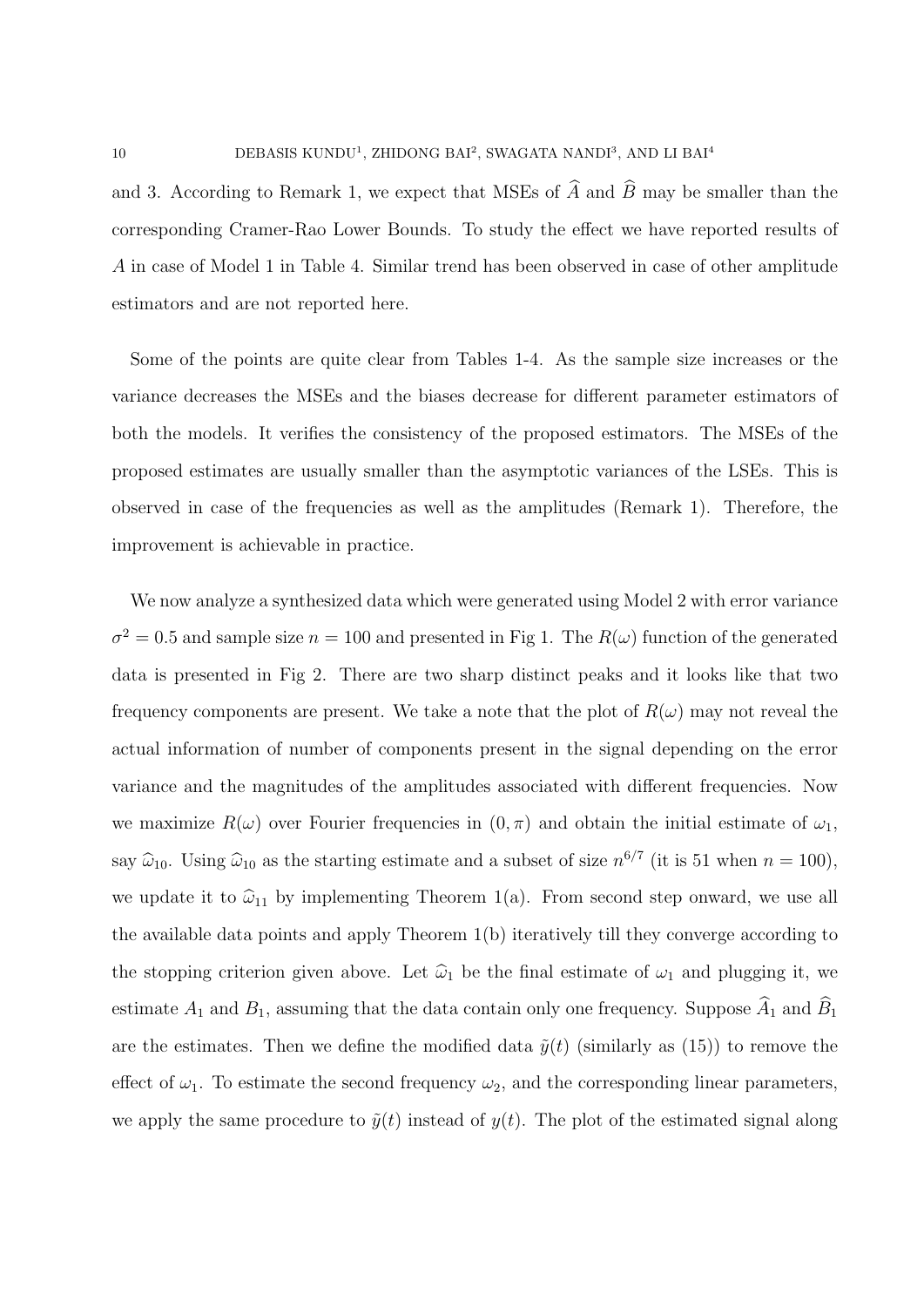

FIGURE 1. One simulated data using Model 2.





FIGURE 2. The  $R(\omega)$  Function of the Data in Fig. 1.

with the generated data is presented in Fig 3 to understand how well the fit is. The estimated signal match quite well with the generated one.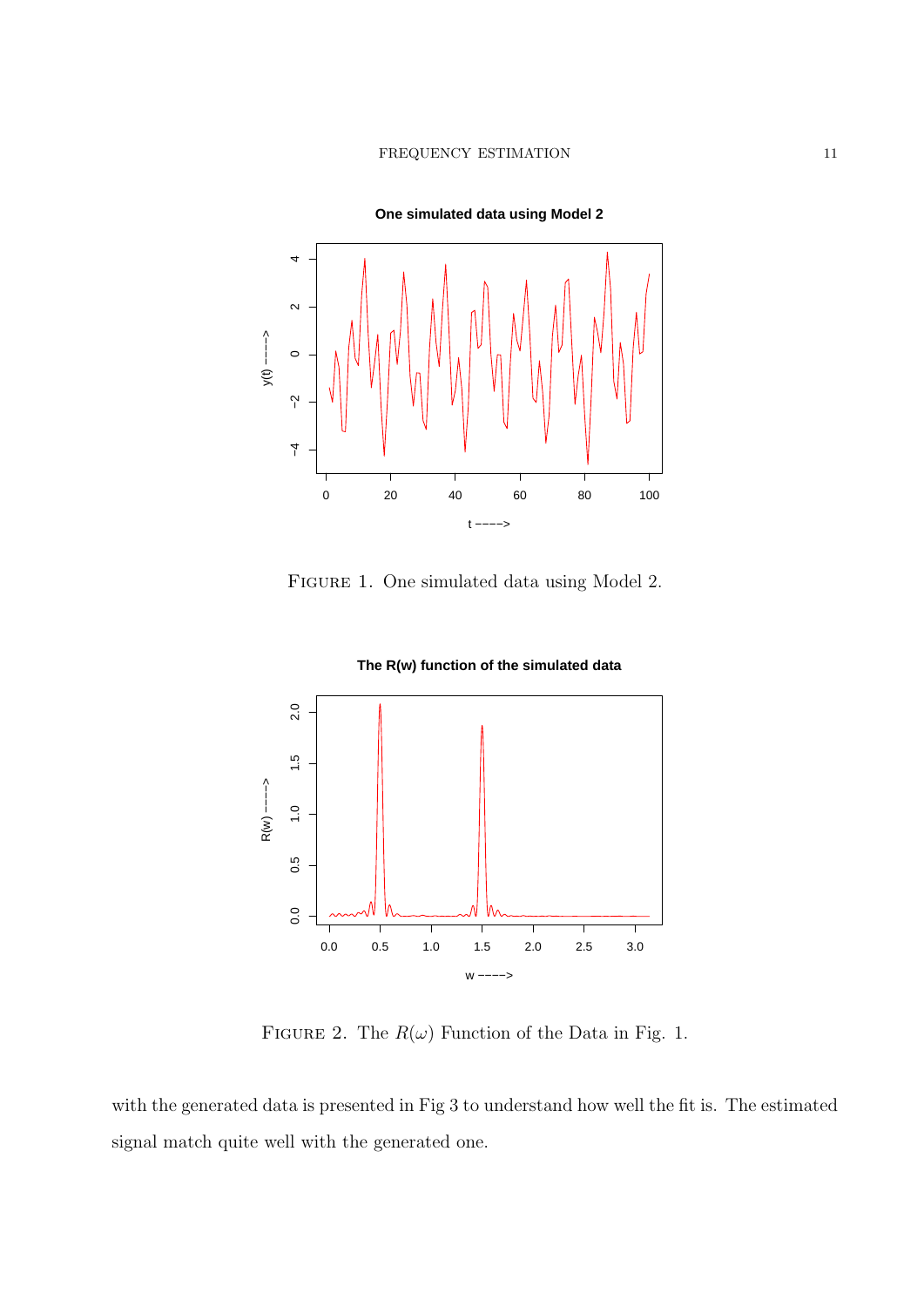

Figure 3. The Observed (red) & Fitted Values (green) of the Simulated Data.

# 6. Data Analysis

In this section, we apply the multiple sinusoidal model to analyze a real data set. The data represent a segment of ECG signal and contains 512 data points, see Fig 4. The  $R(\omega)$ function over a fine grid of  $(0, \pi)$  is plotted in Fig 5. This gives an idea of the number of sinusoidal components, *p*, present in the model. Estimating *p* from Fig 5 is not easy as all the frequencies present in the model for this data set, may not be visible. We observe that  $\hat{p}$  is much larger than what Fig 5 reveals. We use the following procedure. Estimate the unknown parameters of model (1) sequentially for  $k = 1, \ldots, 100$  with an autoregressive (AR) model to the residual sequence for each *k*. Here *k* represents the number of components. Let *ar<sup>k</sup>* be the number of the AR parameters in the AR model fitted to the residuals when *k* sinusoidal components are estimated and  $\hat{\sigma}^2$  be the estimated innovation variance. Then minimize the Bayes Information Criterion (BIC) for estimating the number of components, *p*. The BIC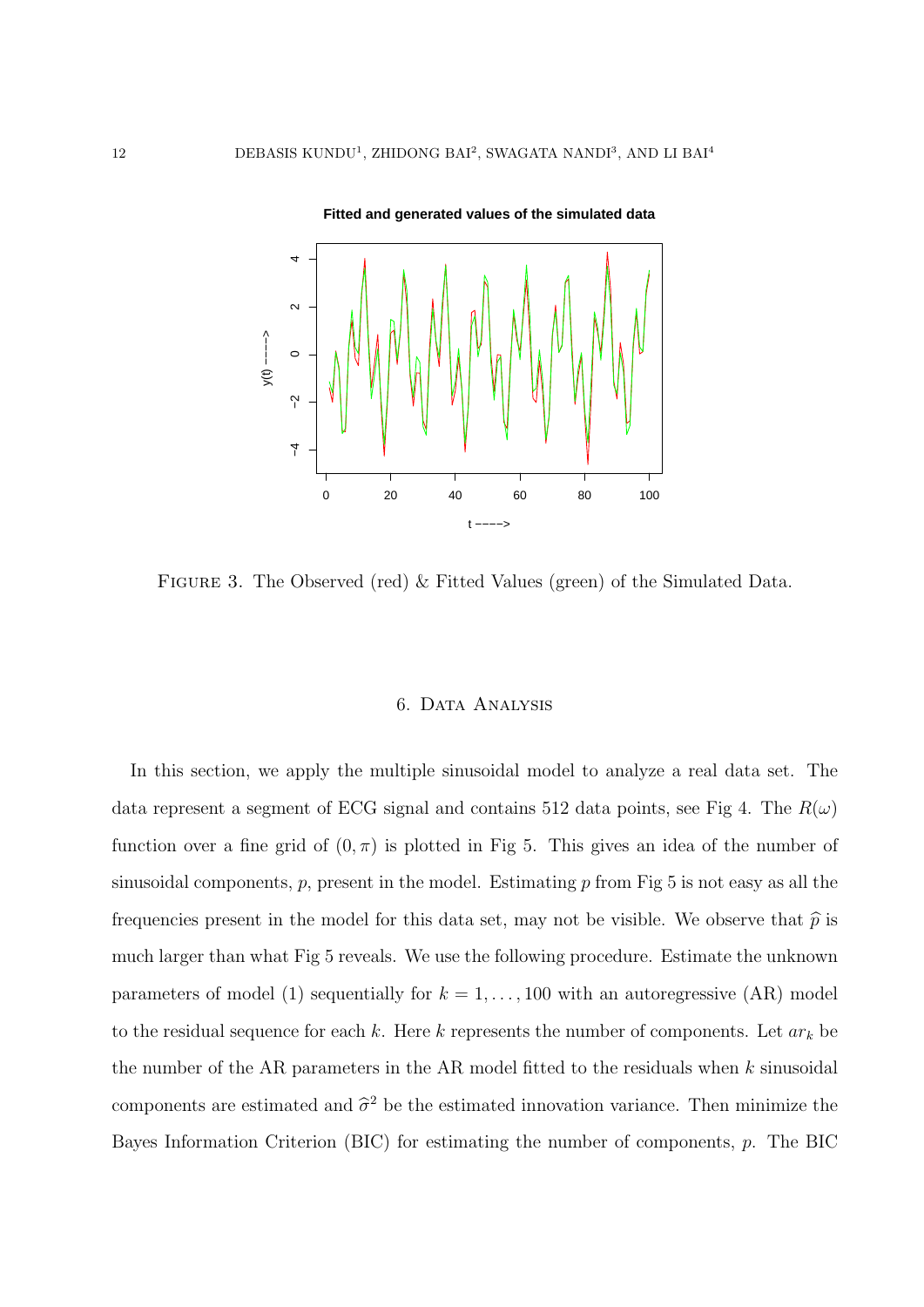takes the following form in this case;

$$
BIC(k) = n \log \widehat{\sigma}_k^2 + \frac{1}{2} (3k + ar_k + 1) \log n.
$$

The BIC values are presented in Fig. 6 for  $k = 75(1)85$  and at  $k = 78$ , the BIC takes its minimum value, therefore, we estimate  $p$  as  $\hat{p} = 78$ . The initial estimates are obtained by maximizing the function  $R(\omega)$  over the Fourier frequencies and have the same rate of convergence as the periodogram maximizer, i.e.,  $O_p(n^{-1})$ . The parameters are estimated using the proposed method applied sequentially. We stop the iterative process if the absolute difference between two iterates is less than  $n^{-3}$  which is approximately  $7.5 \times 10^{-9}$  for the given sample size. With the estimated  $\hat{p}$ , we plug-in the other estimates of the linear parameters and frequencies and finally obtained the fitted values,  $\hat{y}(t)$ . They are plotted in Fig. 7 along with their observed values. The data were mean-corrected and scaled by the square root of the estimated variance of  $y(t)$ . Then the above stopping criterion has been used. In Figs. 4 and 7, the mean-corrected and scaled version are shown. The fitted values match reasonably well with the observed one. The final residual vector satisfy the assumption of stationarity. Note that it is possible to fit such a large order model as the method proposed here is a sequential procedure for  $p \geq 2$  and every step requires an one-dimensional optimization. Otherwise in simultaneous estimation, if global optimization is required, it would be difficult to get a satisfactory outcome.

#### 7. Conclusions

In this paper, we have considered the problem of estimation of the unknown parameters of a classical model, namely the sum of sinusoidal model. We have mainly discussed the estimation of the unknown frequencies efficiently. It has been criticized heavily in the literature against the use of Newton-Raphson algorithm for computing the LSEs of the unknown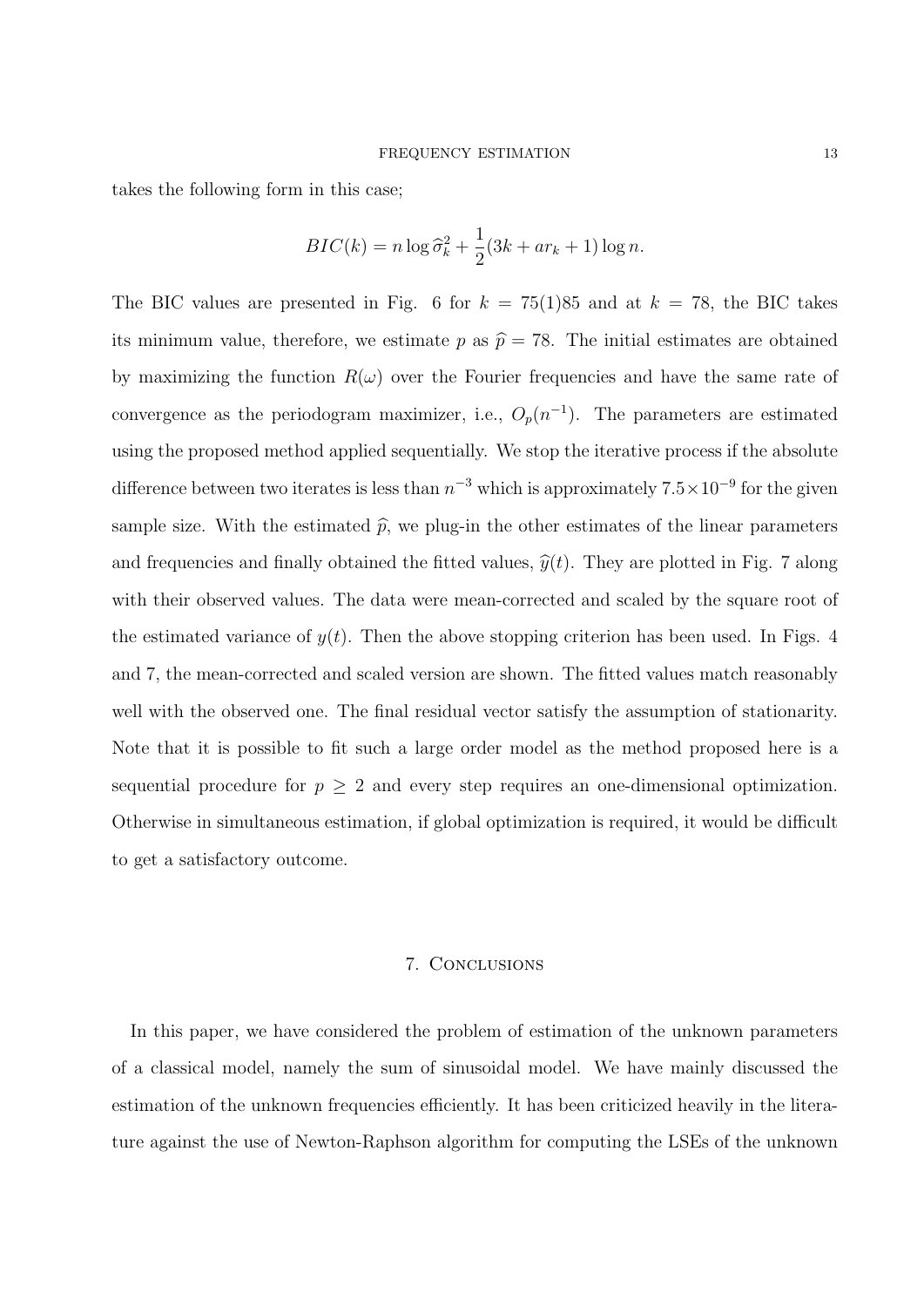

**Observed ECG Data**

Figure 4. 512 Observation of a Real ECG Signal.



**R(w) of the Observed ECG Data**

FIGURE 5.  $R(\omega)$  Function of the ECG data.

frequencies of this model, but Newton-Raphson algorithm with proper step factor modification, works very well. The asymptotic variance of the proposed frequency estimator is smaller than that of the LSE. The method, combined with sequential procedure, can easily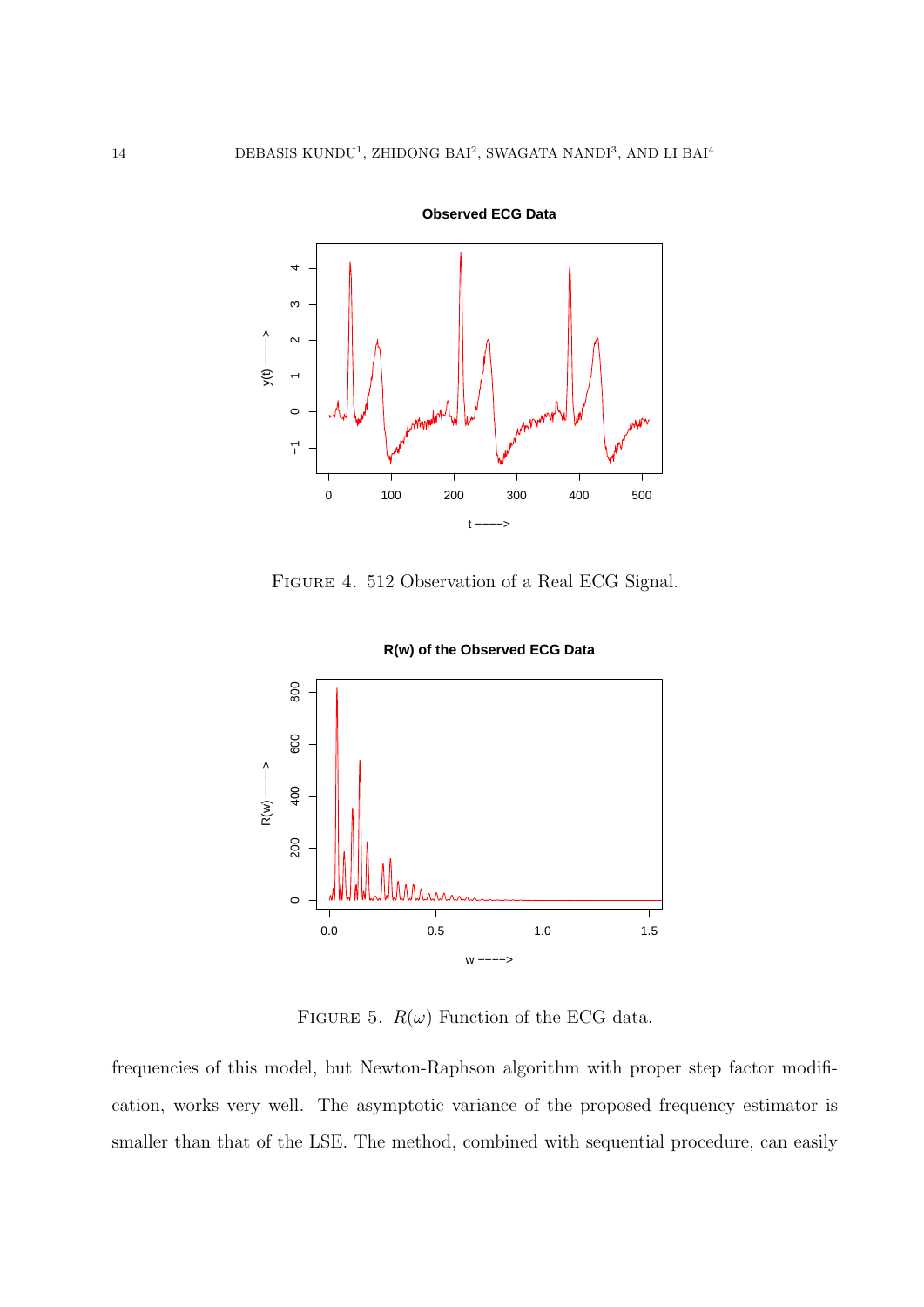

FIGURE 6. BIC values for different number of components.





Figure 7. The Observed (red) and Fitted Values (green) of the ECG data.

be used in case of multiple sinusoid and it does not require any higher dimensional optimization. The MSEs of the proposed estimators are often less than the asymptotic variance of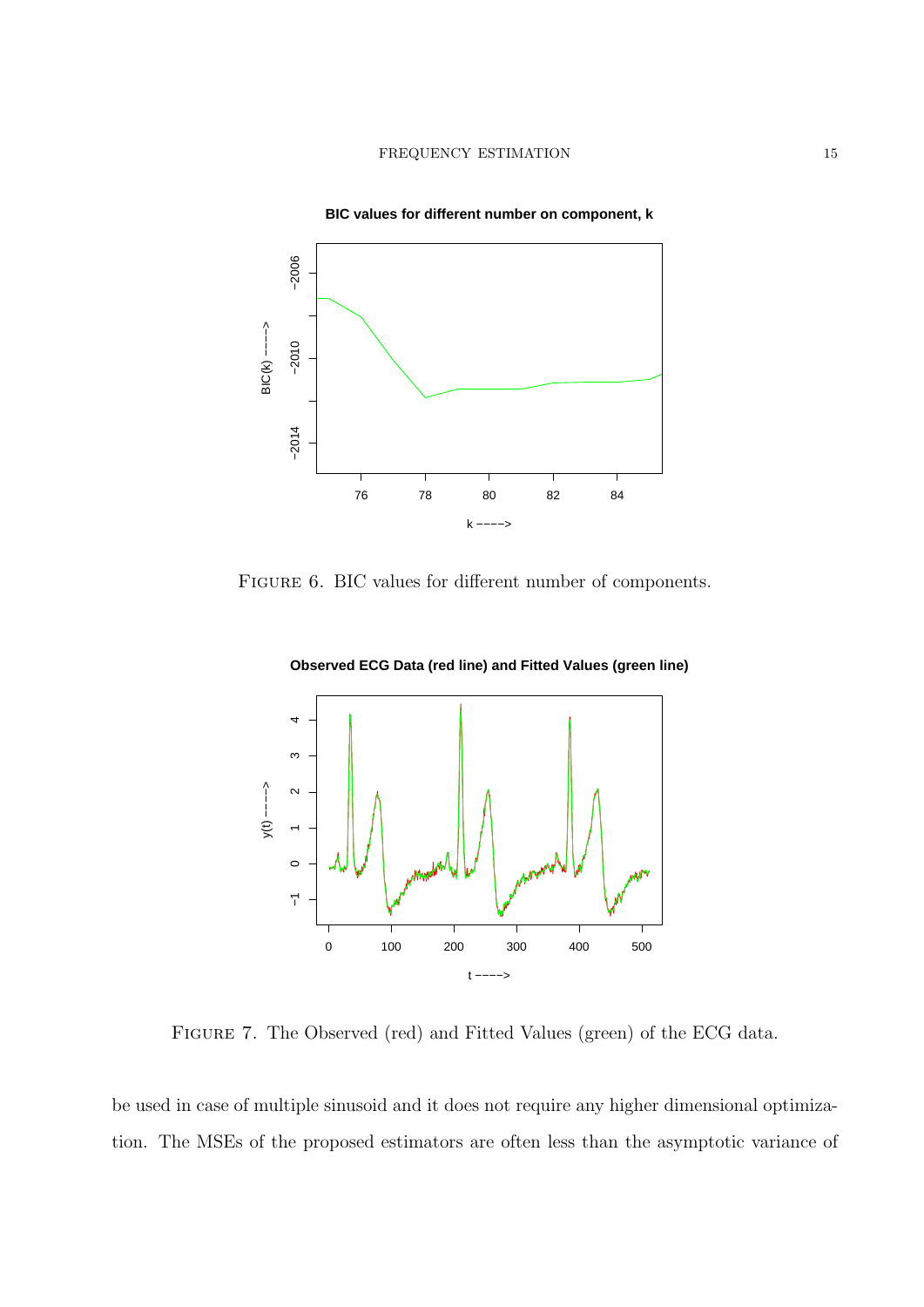16 DEBASIS KUNDU<sup>1</sup>, ZHIDONG BAI<sup>2</sup>, SWAGATA NANDI<sup>3</sup>, AND LI BAI<sup>4</sup> the LSEs. The iteration converges very quickly, and so the proposed method can be used quite effectively for on-line implementation purposes.

# Appendix

We use the following notation to prove Theorem 1;

$$
\mathbf{D} = \text{diag}\{1, 2, \dots, n\}, \quad \mathbf{E} = \begin{bmatrix} 0 & 1 \\ -1 & 0 \end{bmatrix}, \quad \dot{\mathbf{X}} = \frac{d}{d\omega}\mathbf{X} = \mathbf{D}\mathbf{X}\mathbf{E}, \quad \ddot{\mathbf{X}} = \frac{d^2}{d\omega^2}\mathbf{X} = -\mathbf{D}^2\mathbf{X}.
$$

Note that  $\mathbf{EE} = -\mathbf{I}$ ,  $\mathbf{EE}^T = \mathbf{I} = \mathbf{E}^T \mathbf{E}$  and

$$
\frac{d}{d\omega}(\mathbf{X}^T\mathbf{X})^{-1} = -(\mathbf{X}^T\mathbf{X})^{-1}[\dot{\mathbf{X}}^T\mathbf{X} + \mathbf{X}^T\dot{\mathbf{X}}](\mathbf{X}^T\mathbf{X})^{-1}.
$$

Now we compute  $R'(\omega)$  and  $R''(\omega)$ ;

$$
\frac{1}{2} R'(\omega) = \mathbf{Y}^T \dot{\mathbf{X}} (\mathbf{X}^T \mathbf{X})^{-1} \mathbf{X}^T \mathbf{Y} - \mathbf{Y}^T \mathbf{X} (\mathbf{X}^T \mathbf{X})^{-1} \dot{\mathbf{X}}^T \mathbf{X} (\mathbf{X}^T \mathbf{X})^{-1} \mathbf{X}^T \mathbf{Y},
$$

and

$$
\begin{array}{lll} \frac{1}{2} \ R''(\omega) & = & \mathbf{Y}^T \ddot{\mathbf{X}} (\mathbf{X}^T \mathbf{X})^{-1} \mathbf{X}^T \mathbf{Y} - \mathbf{Y}^T \dot{\mathbf{X}} (\mathbf{X}^T \mathbf{X})^{-1} (\dot{\mathbf{X}}^T \mathbf{X} + \mathbf{X}^T \dot{\mathbf{X}}) (\mathbf{X}^T \mathbf{X})^{-1} \mathbf{X}^T \mathbf{Y} \\ & & + & \mathbf{Y}^T \dot{\mathbf{X}} (\mathbf{X}^T \mathbf{X})^{-1} \dot{\mathbf{X}}^T \mathbf{Y} - \mathbf{Y}^T \dot{\mathbf{X}} (\mathbf{X}^T \mathbf{X})^{-1} \dot{\mathbf{X}}^T \mathbf{X} (\mathbf{X}^T \mathbf{X})^{-1} \mathbf{X}^T \mathbf{Y} \\ & & + & \mathbf{Y}^T \mathbf{X} (\mathbf{X}^T \mathbf{X})^{-1} (\dot{\mathbf{X}}^T \mathbf{X} + \mathbf{X}^T \dot{\mathbf{X}}) (\mathbf{X}^T \mathbf{X})^{-1} \dot{\mathbf{X}}^T \mathbf{X} (\mathbf{X}^T \mathbf{X})^{-1} \mathbf{X}^T \mathbf{Y} \\ & - & \mathbf{Y}^T \mathbf{X} (\mathbf{X}^T \mathbf{X})^{-1} (\ddot{\mathbf{X}}^T \mathbf{X}) (\mathbf{X}^T \mathbf{X})^{-1} \mathbf{X}^T \mathbf{Y} - \mathbf{Y}^T \mathbf{X} (\mathbf{X}^T \mathbf{X})^{-1} (\dot{\mathbf{X}}^T \mathbf{X} + \mathbf{X}^T \dot{\mathbf{X}}) (\mathbf{X}^T \mathbf{X})^{-1} \mathbf{X}^T \mathbf{Y} \\ & & + & \mathbf{Y}^T \mathbf{X} (\mathbf{X}^T \mathbf{X})^{-1} \dot{\mathbf{X}}^T \mathbf{X} (\mathbf{X}^T \mathbf{X})^{-1} (\dot{\mathbf{X}}^T \mathbf{X} + \mathbf{X}^T \dot{\mathbf{X}}) (\mathbf{X}^T \mathbf{X})^{-1} \mathbf{X}^T \mathbf{Y} \\ & & - & \
$$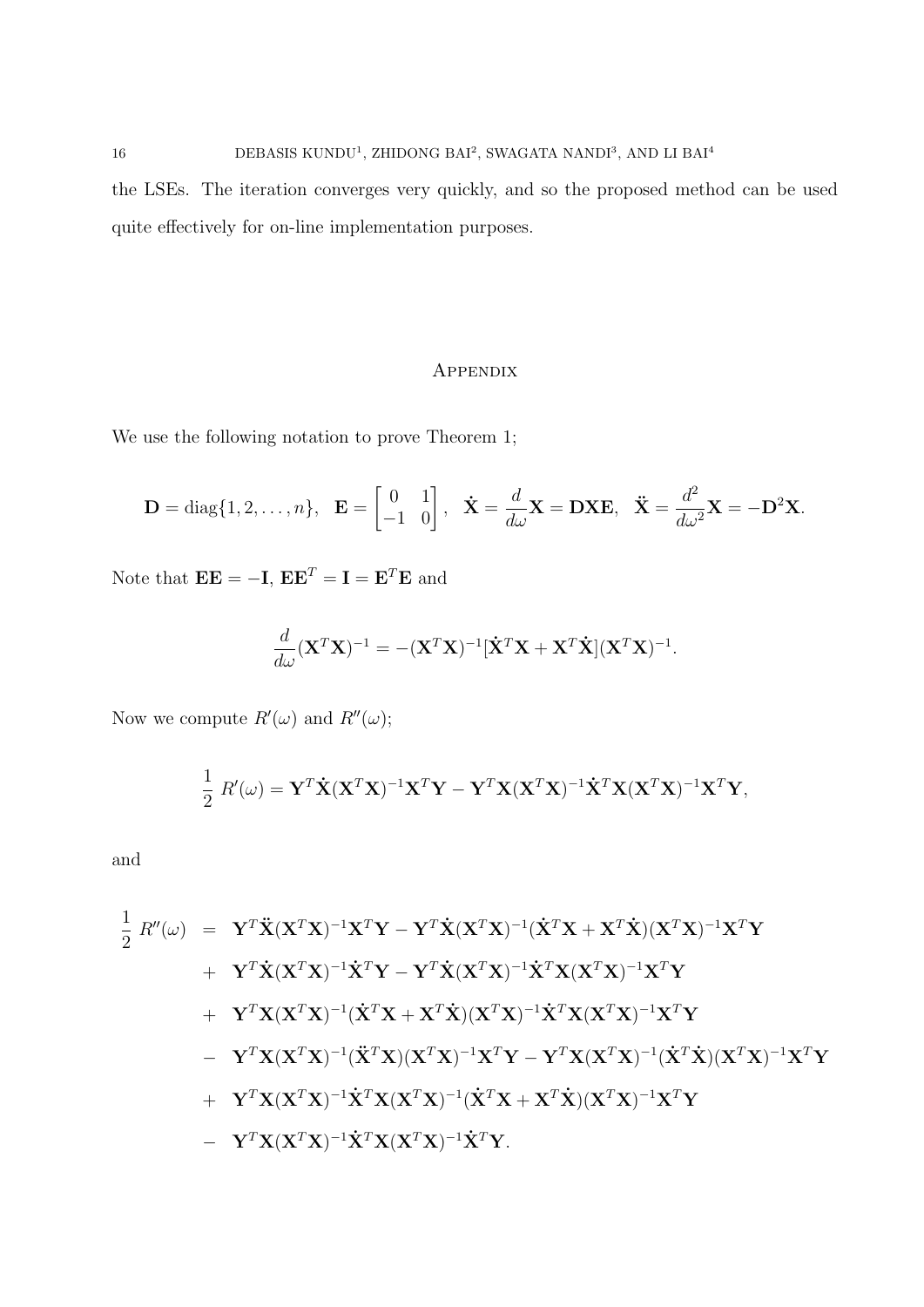In order to approximate 
$$
\frac{1}{n^3}R''(\tilde{\omega})
$$
 for large *n*, assume  $\tilde{\omega} - \omega = O_p(n^{-1-\delta})$ . So, for large *n*,  
\n $(\frac{1}{n}\mathbf{X}(\tilde{\omega})^T\mathbf{X}(\tilde{\omega}))^{-1} = 2 \mathbf{I} + O_p(\frac{1}{n})$  and  
\n $\frac{1}{2n^3} R''(\tilde{\omega}) = \frac{2}{n^4}\mathbf{Y}^T\ddot{\mathbf{X}}\mathbf{X}^T\mathbf{Y} - \frac{4}{n^5}\mathbf{Y}^T\dot{\mathbf{X}}(\dot{\mathbf{X}}^T\mathbf{X} + \mathbf{X}^T\dot{\mathbf{X}})\mathbf{X}^T\mathbf{Y} + \frac{2}{n^4}\mathbf{Y}^T\dot{\mathbf{X}}\dot{\mathbf{X}}^T\mathbf{Y}$   
\n $- \frac{4}{n^5}\mathbf{Y}^T\dot{\mathbf{X}}\dot{\mathbf{X}}^T\mathbf{X}\mathbf{X}^T\mathbf{Y} + \frac{8}{n^6}\mathbf{Y}^T\mathbf{X}(\dot{\mathbf{X}}^T\mathbf{X} + \mathbf{X}^T\dot{\mathbf{X}})\dot{\mathbf{X}}^T\mathbf{X}\mathbf{X}^T\mathbf{Y}$   
\n $- \frac{4}{n^5}\mathbf{Y}^T\mathbf{X}\ddot{\mathbf{X}}^T\mathbf{X}\mathbf{X}^T\mathbf{Y} - \frac{4}{n^5}\mathbf{Y}^T\mathbf{X}\dot{\mathbf{X}}^T\dot{\mathbf{X}}\mathbf{X}^T\mathbf{Y} + \frac{8}{n^6}\mathbf{Y}^T\mathbf{X}\dot{\mathbf{X}}^T\mathbf{X}(\dot{\mathbf{X}}^T\mathbf{X} + \mathbf{X}^T\dot{\mathbf{X}})\mathbf{X}^T\mathbf{Y}$   
\n $- \frac{4}{n^5}\mathbf{Y}^T\mathbf{X}\dot{\mathbf{X}}^T\mathbf{X}\dot{\mathbf{X}}^T\mathbf{Y} + O_p(\frac{1}{n}).$ 

Substituting  $\dot{\mathbf{X}}$  and  $\ddot{\mathbf{X}}$  in terms of **D** and **X**, we obtain

$$
\frac{1}{2n^3} R''(\tilde{\omega}) = -\frac{2}{n^4} \mathbf{Y}^T \mathbf{D}^2 \mathbf{X} \mathbf{X}^T \mathbf{Y} - \frac{4}{n^5} \mathbf{Y}^T \mathbf{D} \mathbf{X} \mathbf{E} (\mathbf{E}^T \mathbf{X}^T \mathbf{D} \mathbf{X} + \mathbf{X}^T \mathbf{D} \mathbf{X} \mathbf{E}) \mathbf{X}^T \mathbf{Y} \n+ \frac{2}{n^4} \mathbf{Y}^T \mathbf{D} \mathbf{X} \mathbf{E} \mathbf{E}^T \mathbf{X}^T \mathbf{D} \mathbf{Y} - \frac{4}{n^5} \mathbf{Y}^T \mathbf{D} \mathbf{X} \mathbf{E} \mathbf{E}^T \mathbf{X}^T \mathbf{D} \mathbf{X} \mathbf{X}^T \mathbf{Y} \n+ \frac{8}{n^6} \mathbf{Y}^T \mathbf{X} (\mathbf{E}^T \mathbf{X}^T \mathbf{D} \mathbf{X} + \mathbf{X}^T \mathbf{D} \mathbf{X} \mathbf{E}) \mathbf{E}^T \mathbf{X}^T \mathbf{D} \mathbf{X} \mathbf{X}^T \mathbf{Y} + \frac{4}{n^5} \mathbf{Y}^T \mathbf{X} \mathbf{X}^T \mathbf{D}^2 \mathbf{X} \mathbf{X}^T \mathbf{Y} \n- \frac{4}{n^5} \mathbf{Y}^T \mathbf{X} \mathbf{E}^T \mathbf{X}^T \mathbf{D} \mathbf{X} \mathbf{E}^T \mathbf{X}^T \mathbf{D} \mathbf{Y} + O_p(\frac{1}{n}).
$$

Use the following results; for  $0<\omega<\pi,$ 

$$
\sum_{t=1}^{n} t \cos^{2}(\omega t) = \frac{n^{2}}{4} + O(n), \qquad \sum_{t=1}^{n} t \sin^{2}(\omega t) = \frac{n^{2}}{4} + O(n),
$$

$$
\sum_{t=1}^{n} \cos^{2}(\omega t) = \frac{n}{2} + o(n), \qquad \sum_{t=1}^{n} \sin^{2}(\omega t) = \frac{n}{2} + o(n),
$$

$$
\sum_{t=1}^{n} t^{2} \cos^{2}(\omega t) = \frac{n^{3}}{6} + O(n^{2}), \qquad \sum_{t=1}^{n} t^{2} \sin^{2}(\omega t) = \frac{n^{3}}{6} + O(n^{2}),
$$

and

$$
\frac{1}{n^2} \mathbf{Y}^T \mathbf{D} \mathbf{X} = \frac{1}{4} (A \ B) + O_p(\frac{1}{n}), \quad \frac{1}{n^3} \mathbf{Y}^T \mathbf{D}^2 \mathbf{X} = \frac{1}{6} (A \ B) + O_p(\frac{1}{n}), \quad \frac{1}{n^3} \mathbf{X}^T \mathbf{D}^2 \mathbf{X} = \frac{1}{6} \mathbf{I} + O_p(\frac{1}{n}),
$$

$$
\frac{1}{n} \mathbf{X}^T \mathbf{Y} = \frac{1}{2} (A \ B)^T + O_p(\frac{1}{n}), \quad \frac{1}{n^2} \mathbf{X}^T \mathbf{D} \mathbf{X} = \frac{1}{4} \mathbf{I} + O_p(\frac{1}{n}).
$$

Therefore,

$$
\frac{1}{2n^3} R''(\tilde{\omega}) = (A^2 + B^2) \left[ -\frac{1}{6} - 0 + \frac{1}{8} - \frac{1}{8} + 0 + \frac{1}{6} - \frac{1}{6} + 0 + \frac{1}{8} \right] + O_p(\frac{1}{n}) = -\frac{1}{24} (A^2 + B^2) + O_p(\frac{1}{n}).
$$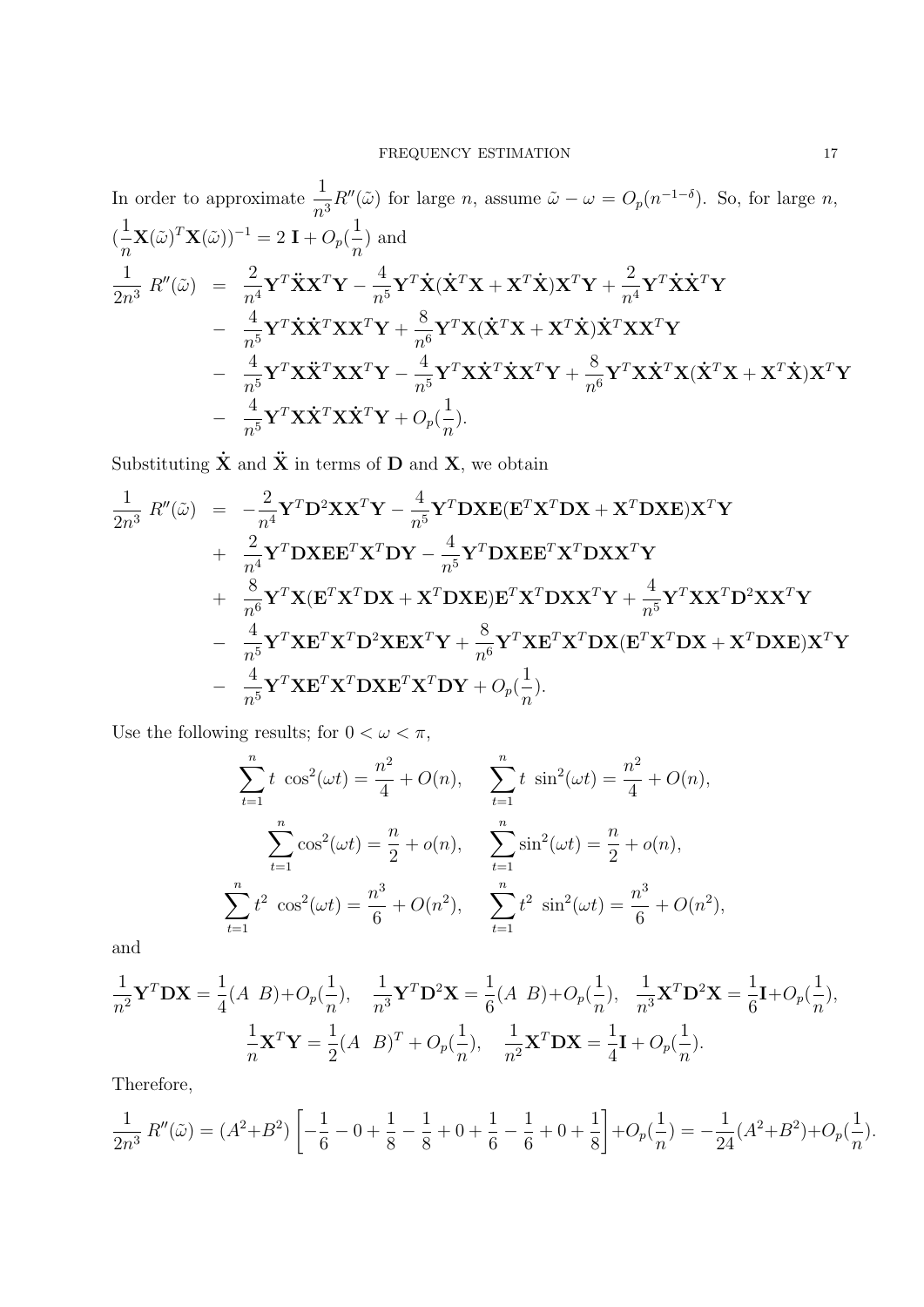Consider the two terms of the numerator separately. The first one

$$
\frac{1}{n^3} \mathbf{Y}^T \mathbf{X} (\mathbf{X}^T \mathbf{X})^{-1} \dot{\mathbf{X}}^T \mathbf{X} (\mathbf{X}^T \mathbf{X})^{-1} \mathbf{X}^T \mathbf{Y} = \frac{1}{n^3} \mathbf{Y}^T \mathbf{X} (\mathbf{X}^T \mathbf{X})^{-1} \mathbf{E}^T \mathbf{X}^T \mathbf{D} \mathbf{X} (\mathbf{X}^T \mathbf{X})^{-1} \mathbf{X}^T \mathbf{Y}
$$
  
\n
$$
= \frac{1}{n^3} \mathbf{Y}^T \mathbf{X} (2\mathbf{I} + O_p(\frac{1}{n})) \mathbf{E}^T (\frac{1}{4} \mathbf{I} + O_p(\frac{1}{n})) (2\mathbf{I} + O_p(\frac{1}{n})) \mathbf{X}^T \mathbf{Y}
$$
  
\n
$$
= \frac{1}{n^3} \mathbf{Y}^T \mathbf{X} \mathbf{E}^T \mathbf{X}^T \mathbf{Y} + O_p(\frac{1}{n}) = O_p(\frac{1}{n}),
$$

and the second one  $\frac{1}{n^3} \mathbf{Y}^T \dot{\mathbf{X}} (\mathbf{X}^T \mathbf{X})^{-1} \mathbf{X}^T \mathbf{Y} = \frac{2}{n^4} \mathbf{Y}^T \mathbf{D} \mathbf{X} \mathbf{E} \mathbf{X}^T \mathbf{Y}$ . We consider  $\mathbf{Y}^T \mathbf{D} \mathbf{X} \mathbf{E} \mathbf{X}^T \mathbf{Y}$ .

$$
\mathbf{Y}^T \mathbf{D} \mathbf{X}(\tilde{\omega}) \mathbf{E} \mathbf{X}^T(\tilde{\omega}) \mathbf{Y} = \left( \sum_{t=1}^n y(t) t \cos(\tilde{\omega} t) \right) \left( \sum_{t=1}^n y(t) \sin(\tilde{\omega} t) \right) - \left( \sum_{t=1}^n y(t) t \sin(\tilde{\omega} t) \right) \left( \sum_{t=1}^n y(t) \cos(\tilde{\omega} t) \right).
$$

If  $\delta \in (0, \frac{1}{2})$  $\frac{1}{2}$ , along the same line as Bai *et al.* [1] (see also Nandi and Kundu [9]), it can be shown that,

$$
\sum_{t=1}^{n} y(t) \cos(\tilde{\omega}t) = \frac{n}{2} \left( A + O_p(n^{-\delta}) \right), \quad \sum_{t=1}^{n} y(t) \sin(\tilde{\omega}t) = \frac{n}{2} \left( B + O_p(n^{-\delta}) \right).
$$

We observe that

$$
\sum_{t=1}^{n} y(t)te^{-i\tilde{\omega}t} = \sum_{t=1}^{n} (A\cos(\omega t) + B\sin(\omega t) + X(t))te^{-i\tilde{\omega}t}
$$
  

$$
= \frac{1}{2}(A - iB)\sum_{t=1}^{n} t e^{i(\omega - \tilde{\omega})t} + \frac{1}{2}(A + iB)\sum_{t=1}^{n} t e^{-i(\omega + \tilde{\omega})t} + \sum_{t=1}^{n} X(t)te^{-i\tilde{\omega}t}.
$$

Following Bai *et al.* [1],

$$
\sum_{t=1}^{n} t e^{-i(\omega + \tilde{\omega})t} = O_p(n),
$$
\n
$$
\sum_{t=1}^{n} t e^{i(\omega - \tilde{\omega})t} = \sum_{t=1}^{n} t + i(\omega - \tilde{\omega}) \sum_{t=1}^{n} t^2 - \frac{1}{2} (\omega - \tilde{\omega})^2 \sum_{t=1}^{n} t^3
$$
\n
$$
-\frac{1}{6} i(\omega - \tilde{\omega})^3 \sum_{t=1}^{n} t^4 + \frac{1}{24} (\omega - \tilde{\omega})^4 \sum_{t=1}^{n} t^5 e^{i(\omega - \omega^*)t}.
$$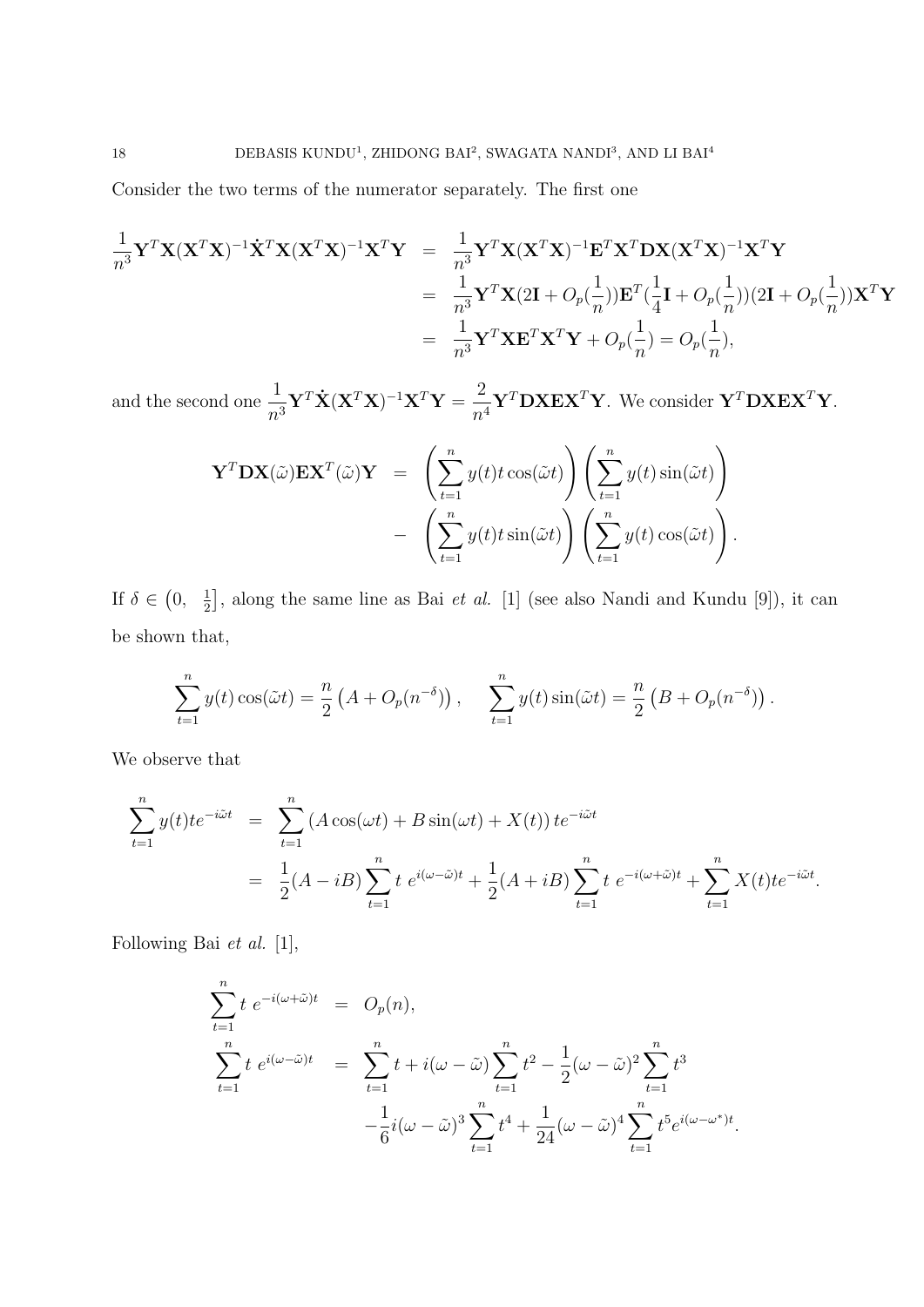Note  $\frac{1}{2}$  $\frac{1}{24}(\omega - \tilde{\omega})^4 \sum_{i=1}^n$ *t*=1  $t^5 e^{i(\omega - \omega^*)t} = O_p(n^{2-4\delta})$ . Choose *L* large enough such that  $L\delta > 1$  and

using Taylor series expansion of *e <sup>−</sup>iωt* ˜ we have,

$$
\sum_{t=1}^{n} X(t)te^{-i\tilde{\omega}t} = \sum_{k=-\infty}^{\infty} a(k) \sum_{t=1}^{n} e(t-k)te^{-i\tilde{\omega}t} \n= \sum_{k=-\infty}^{\infty} a(k) \sum_{t=1}^{n} e(t-k)te^{-i\omega t} + \sum_{k=-\infty}^{\infty} a(k) \sum_{l=1}^{L-1} \frac{(-i(\tilde{\omega} - \omega))^{l}}{l!} \sum_{t=1}^{n} e(t-k)t^{l+1}e^{-i\omega t} \n+ \sum_{k=-\infty}^{\infty} a(k) \frac{\theta(n(\tilde{\omega} - \omega))^{L}}{L!} \sum_{t=1}^{n} t|e(t-k)| \text{ (here } |\theta| < 1) \n= \sum_{k=-\infty}^{\infty} a(k) \sum_{t=1}^{n} e(t-k)te^{-i\omega t} + \sum_{l=1}^{L-1} O_{p}(n^{-(1+\delta)l})O_{p}(n^{l+\frac{3}{2}}) + \sum_{k=-\infty}^{\infty} a(k)O_{p}(n^{\frac{5}{2}-L\delta}) \n= \sum_{k=-\infty}^{\infty} a(k) \sum_{t=1}^{n} e(t-k)te^{-i\omega t} + O_{p}(n^{\frac{5}{2}-L\delta}).
$$

Therefore,

$$
\sum_{t=1}^{n} y(t) t \cos(\tilde{\omega} t) = \frac{1}{2} \left[ A \left( \sum_{t=1}^{n} t - \frac{1}{2} (\omega - \tilde{\omega})^2 \sum_{t=1}^{n} t^3 \right) + B \left( \sum_{t=1}^{n} (\omega - \tilde{\omega}) t^2 - \frac{1}{6} (\omega - \tilde{\omega})^3 \sum_{t=1}^{n} t^4 \right) \right] + \sum_{k=-\infty}^{\infty} a(k) \sum_{t=1}^{n} e(t-k) t \cos(\omega t) + O_p(n^{\frac{5}{2} - L\delta}) + O_p(n) + O_p(n^{2-4\delta}).
$$

Similarly,

$$
\sum_{t=1}^{n} y(t) t \sin(\tilde{\omega} t) = \frac{1}{2} \left[ B \left( \sum_{t=1}^{n} t - \frac{1}{2} (\omega - \tilde{\omega})^2 \sum_{t=1}^{n} t^3 \right) - A \left( \sum_{t=1}^{n} (\omega - \tilde{\omega}) t^2 - \frac{1}{6} (\omega - \tilde{\omega})^3 \sum_{t=1}^{n} t^4 \right) \right] + \sum_{k=-\infty}^{\infty} a(k) \sum_{t=1}^{n} e(t-k) t \sin(\omega t) + O_p(n^{\frac{5}{2}-L\delta}) + O_p(n) + O_p(n^{2-4\delta}).
$$

Hence,

$$
\hat{\omega} = \tilde{\omega} - \frac{1}{4} \frac{R'(\tilde{\omega})}{R''(\tilde{\omega})}
$$
\n
$$
= \tilde{\omega} - \frac{1}{4} \frac{\frac{1}{2n^3} R'(\tilde{\omega})}{-\frac{1}{24} (A^2 + B^2) + O_p(\frac{1}{n})}
$$
\n
$$
= \tilde{\omega} - \frac{1}{4} \frac{\frac{2}{n^4} \mathbf{Y}^T \mathbf{D} \mathbf{X} \mathbf{E} \mathbf{X}^T \mathbf{Y}}{-\frac{1}{24} (A^2 + B^2) + O_p(\frac{1}{n})}
$$
\n
$$
= \tilde{\omega} + 12 \frac{\frac{1}{n^4} \mathbf{Y}^T \mathbf{D} \mathbf{X} \mathbf{E} \mathbf{X}^T \mathbf{Y}}{(A^2 + B^2) + O_p(\frac{1}{n})}
$$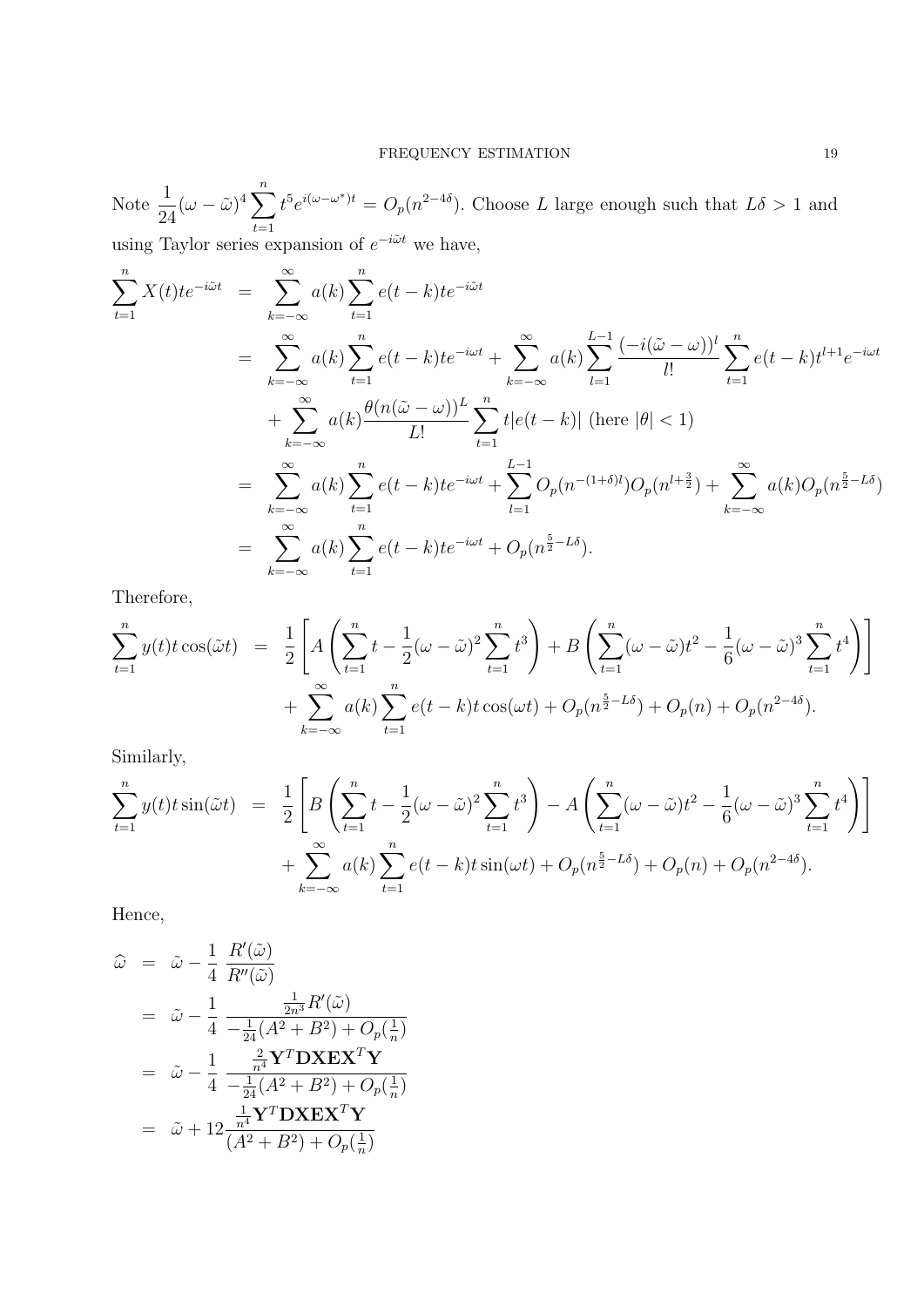$$
= \tilde{\omega} + 12 \frac{\frac{1}{4n^3} (A^2 + B^2) \{ (\omega - \tilde{\omega}) \sum_{t=1}^n t^2 - \frac{1}{6} (\omega - \tilde{\omega})^3 \sum_{t=1}^n t^4 \}}{(A^2 + B^2) + O_p(\frac{1}{n})}
$$
  
+ 
$$
\frac{6}{(A^2 + B^2)n^3 + O_p(\frac{1}{n})} \left[ B \sum_{k=-\infty}^{\infty} a(k) \sum_{t=1}^n e(t-k) t \cos(\omega t) + A \sum_{k=-\infty}^{\infty} a(k) \sum_{t=1}^n e(t-k) t \sin(\omega t) \right]
$$
  
+ 
$$
O_p(n^{-\frac{1}{2} - L\delta}) + O_p(n^{-2}) + O_p(n^{-1-4\delta})
$$

$$
= \omega + (\omega - \tilde{\omega})O_p(n^{-2\delta})
$$
  
+ 
$$
\frac{6}{(A^2 + B^2)n^3 + O_p(\frac{1}{n})} \left[ B \sum_{k=-\infty}^{\infty} a(k) \sum_{t=1}^n e(t-k)t \cos(\omega t) + A \sum_{k=-\infty}^{\infty} a(k) \sum_{t=1}^n e(t-k)t \sin(\omega t) \right]
$$
  
+ 
$$
O_p(n^{-\frac{1}{2}-L\delta}) + O_p(n^{-2}) + O_p(n^{-1-4\delta}).
$$

If 
$$
\delta \leq \frac{1}{6}
$$
, clearly  $\hat{\omega} - \omega = O_p(n^{-1-3\delta})$ , and if  $\delta > \frac{1}{6}$ , then  
\n
$$
n^{\frac{3}{2}}(\hat{\omega} - \omega) \stackrel{d}{=} \frac{6n^{-\frac{3}{2}}}{(A^2 + B^2)} \left[ B \sum_{k=-\infty}^{\infty} a(k) \sum_{t=1}^n e(t-k)t \cos(\omega t) + A \sum_{k=-\infty}^{\infty} a(k) \sum_{t=1}^n e(t-k)t \sin(\omega t) \right]
$$
\n
$$
= \frac{6n^{-\frac{3}{2}}}{(A^2 + B^2)} \left[ B \sum_{t=1}^n X(t)e(t-k)t \cos(\omega t) + A \sum_{t=1}^n X(t)e(t-k)t \sin(\omega t) \right]
$$
\n
$$
\stackrel{d}{\longrightarrow} \mathcal{N}\left(0, \frac{6\sigma^2 c}{A^2 + B^2}\right).
$$

#### **REFERENCES**

- [1] Bai, Z.D., Rao, C.R., Chow, M. and Kundu, D. (2003), "An efficient algorithm for estimating the parameters of superimposed exponential signals", *Journal of Statistical Planning and Inference*, 110, 23 - 34.
- [2] Baldwin, A.J. and Thomson, P.J. (1978), "Periodogram analysis of *S. Carinae.*", *Royal Astron. Soc., New Zealand* (Variable Star Section), Vol. 6, 31-38.
- [3] Bresler, Y. and Macovski (1988), "Exact maximum likelihood parameter estimation of superimposed exponential signals in noise", *IEEE Transactions on Acoustics Speech and Signal Processing*, 34, 1081-1089.
- [4] Brown, E.N. Czeisler, C.A. (1992), "The statistical analysis of circadian phase and amplitude in constant-routine core-temperature data", *Journal of Biological Rhythms*, Vol. 7, No. 3, 177-202.
- [5] Greenhouse, J.B., Kass, R.E. and Tsay, R.S. (1987), "Fitting nonlinear models with ARMA errors to biological rhythm data", *Stat. Med.*, Vol. 6, No. 2, 167-183.
- [6] Hannan, E.J. (1971), "Nonlinear time series regression", *Journal of Applied Probability*, Vol. 8, 767-780.
- [7] Irizarry, R.A. (2000), "Asymptotic distribution of estimates for a time-varying parameter in a harmonic model with multiple fundamentals", *Statistica Sinica*, 10, 1041-1067.
- [8] Nandi, S. and Kundu, D. (2006a), "Analyzing non-stationary signals using generalized multiple fundamental frequency model", *Journal of Statistical Planning and Inference*, 136, 3871-3903.
- [9] Nandi, S. and Kundu, D. (2006b), "A fast and efficient algorithm for estimating the parameters of sum of sinusoidal model", *Sankhya*, 68, 283-306.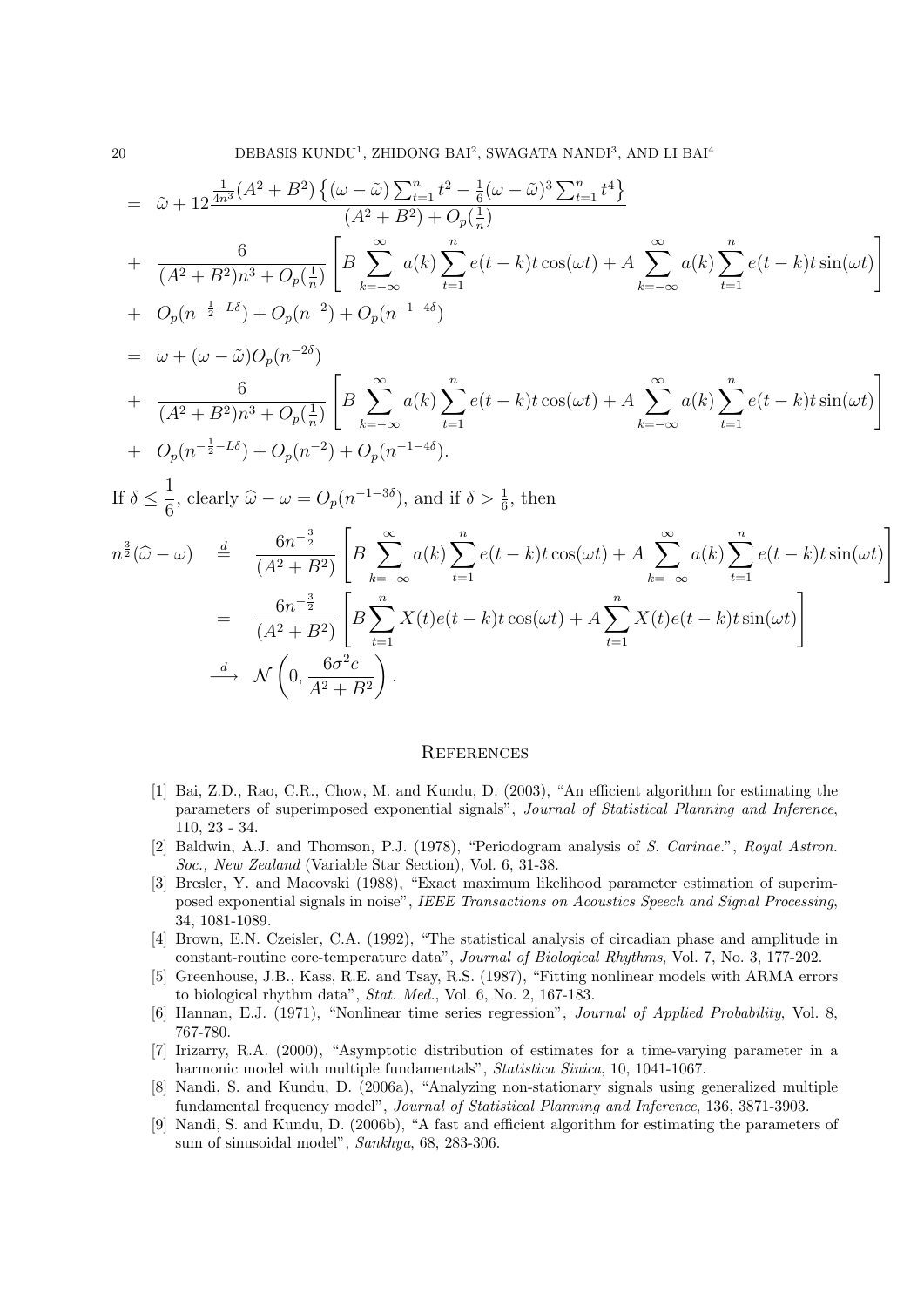## FREQUENCY ESTIMATION 21

Table 1. Model 1: The average estimates (AEs), the mean squared errors (MSEs), the asymptotic variances of the LSE (ASVs) and the asymptotic variances of the modified Newton-Raphson method (ASVPs) of  $\hat{\omega}$ , are reported.

|                 |             | $N = 100$    | $N = 200$      | $N=300$      | $N = 400$  | $N = 500$    | $N = 1000$  |
|-----------------|-------------|--------------|----------------|--------------|------------|--------------|-------------|
|                 | AE          | .4999851     | .4999956       | .4999999     | .4999996   | .4999990     | .5000000    |
| $\sigma = .25$  | <b>MSE</b>  | $6.16253e-7$ | 8.21868e-8     | 2.40528e-8   | 1.08736e-8 | 5.13852e-9   | 4.65843e-10 |
|                 | <b>ASV</b>  | 1.07958e-6   | $1.34947e-7$   | 3.99844e-8   | 1.68684e-8 | 8.63662e-9   | 1.07958e-9  |
|                 | <b>ASVP</b> | 2.69894e-7   | $3.9.04893e-8$ | $2.61876e-8$ | 1.13173e-8 | 5.75471e-9   | 5.27773e-10 |
|                 | AE          | .4999621     | .4999898       | .4999966     | .4999988   | .4999977     | .4999997    |
| $\sigma = .50$  | <b>MSE</b>  | 2.47168e-6   | 3.28498e-7     | 9.63056e-8   | 4.34961e-8 | 2.05522e-8   | 1.86335e-9  |
|                 | <b>ASV</b>  | 4.31831e-6   | 5.39789e-7     | 1.59937e-7   | 6.74736e-8 | 3.45465e-8   | 4.31831e-9  |
|                 | <b>ASVP</b> | 1.07958e-6   | $1.34947e-7$   | 3.99844e-8   | 1.68684e-8 | $8.63662e-9$ | 1.07958e-9  |
|                 | AE          | .4999306     | .4999826       | .4999942     | .4999974   | .4999962     | .4999995    |
| $\sigma = .75$  | <b>MSE</b>  | 5.60401e-6   | 7.39757e-7     | 2.17069e-7   | 9.79201e-8 | 4.62503e-8   | 4.19441e-9  |
|                 | <b>ASV</b>  | $9.71620e-6$ | 1.21452e-6     | 3.59859e-7   | 1.51816e-7 | 7.77296e-8   | 9.71620e-9  |
|                 | <b>ASVP</b> | 2.42905e-6   | 3.03631e-7     | 8.99648e-8   | 3.79539e-8 | 1.94324e-8   | 2.42905e-9  |
|                 | AE          | .4998900     | .4999740       | .4999912     | .4999956   | .4999944     | .4999992    |
| $\sigma = 1.0$  | <b>MSE</b>  | 1.00936e-5   | 1.31844e-6     | 3.86862e-7   | 1.74267e-7 | 8.22594e-8   | 7.46342e-9  |
|                 | <b>ASV</b>  | 1.72732e-5   | 2.15916e-6     | 6.39750e-7   | 2.69894e-7 | 1.38186e-7   | 1.72732e-8  |
|                 | <b>ASVP</b> | 4.31831e-6   | 5.39789e-7     | 1.59937e-7   | 6.74736e-8 | 3.45465e-8   | 4.31831e-9  |
|                 | AE          | .4998397     | .4999638       | .4999877     | .4999933   | .4999924     | .4999989    |
| $\sigma = 1.25$ | <b>MSE</b>  | 1.607244-5   | 2.06877e-6     | $6.06408e-7$ | 2.72734e-7 | 1.28627e-7   | 1.16773e-8  |
|                 | <b>ASV</b>  | 2.69894e-5   | 3.37368e-6     | 9.99609e-7   | 4.21710e-7 | 2.15916e-7   | 2.69894e-8  |
|                 | <b>ASVP</b> | 6.74736e-6   | 8.43420e-7     | 2.49902e-7   | 1.05428e-7 | 5.39789e-8   | 6.74736e-9  |

- [10] Press, W. H., Teukolsky, S. A., Vetterling, W. T., Flannery, B. P., (1993), *Numerical Recipes in FORTRAN*, Cambridge University Press, Cambridge.
- [11] Rodet, X. (1997), "Musical sound signals analysis/synthesis: Sinusoidal+residual and elementary waveform models", *Proceedings of the IEEE Time-frequency and Time-scale Workshop, University of Warwick, Coventry, UK*, 1-10.
- [12] Smyth, G. K. (2000) " Employing symmetry constraints for improved frequency estimation by eigenanalysis methods", *Technometrics*, 42, 277-289.
- [13] Walker, A.M. (1971), "On the estimation of a Harmonic components in a time series with stationary independent residuals", *Biometrika*, 58, 21-36.

<sup>1</sup>DEPARTMENT OF MATHEMATICS AND STATISTICS, INDIAN INSTITUTE OF TECHNOLOGY KANPUR, PIN 208016, India kundu@iitk.ac.in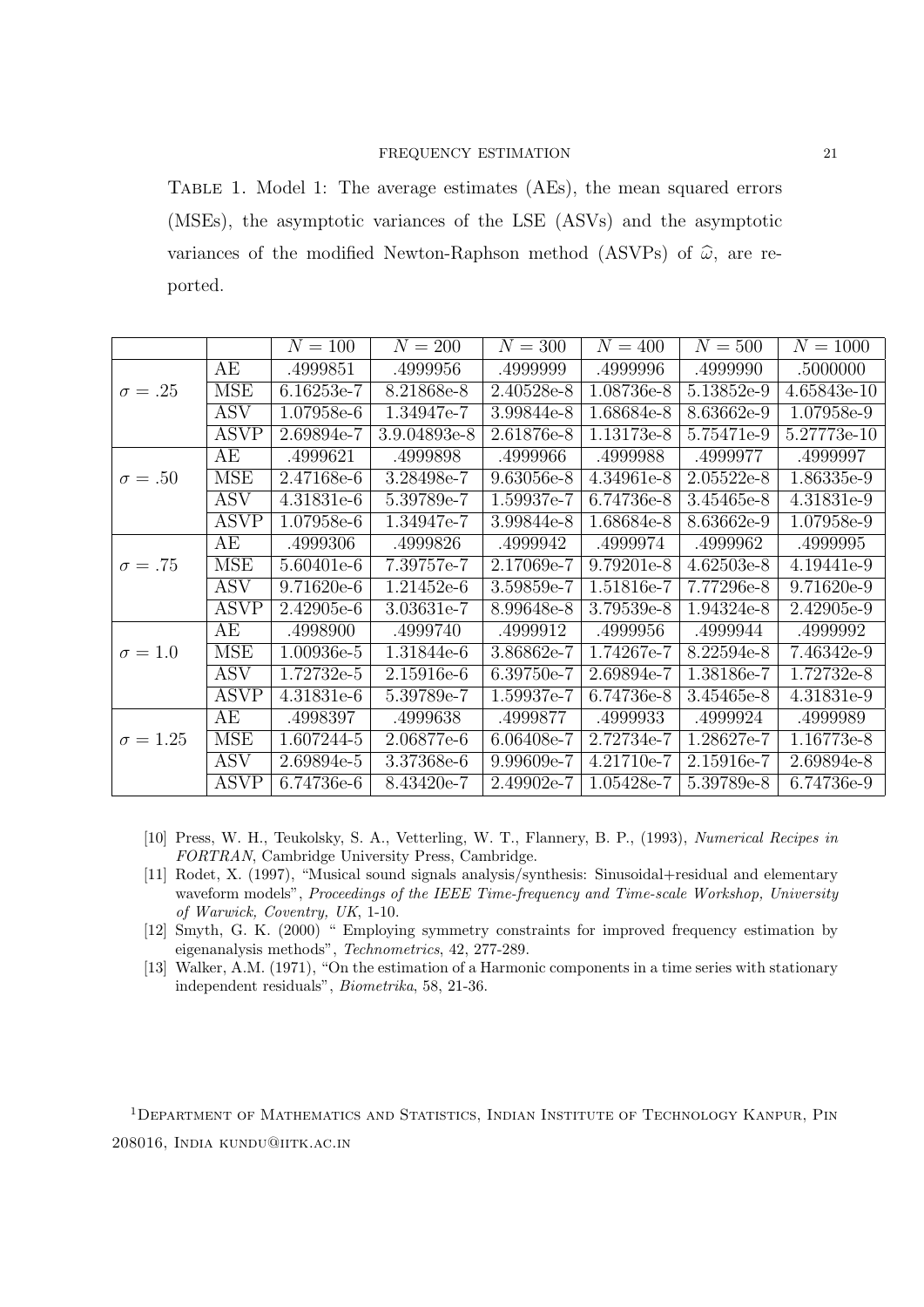Table 2. Model 2: The average estimates (AEs), the mean squared errors (MSEs), the asymptotic variances of the LSE (ASVs) and the asymptotic variances of the modified Newton-Raphson method (ASVPs) of  $\hat{\omega}_1$ , are reported.

|                 |             | $N = 100$    | $N = 200$    | $N = 300$    | $N = 400$  | $N = 500$    | $N = 1000$  |
|-----------------|-------------|--------------|--------------|--------------|------------|--------------|-------------|
|                 | AE          | 1.5006574    | 1.500252     | 1.500099     | 1.5000190  | 1.4999851    | 1.5000002   |
| $\sigma = .25$  | <b>MSE</b>  | 5.60926e-7   | 8.07241e-8   | 1.40301e-8   | 2.18556e-9 | 1.20245e-9   | 1.16658e-10 |
|                 | <b>ASV</b>  | 6.25727e-7   | 7.82159-8    | 2.31751e-8   | 9.77699e-9 | 5.00582e-9   | 6.25727e-10 |
|                 | <b>ASVP</b> | 1.56432e-7   | 1.95540e-8   | 5.79377e-9   | 2.44425e-9 | 1.25145e-9   | 1.56432e-10 |
|                 | AE          | 1.5006512    | 1.5002527    | 1.5000990    | 1.5000189  | 1.4999849    | 1.5000001   |
| $\sigma = .50$  | <b>MSE</b>  | 9.39911e-7   | 1.33550e-7   | 2.68708e-8   | 7.65196e-9 | 4.14277e-9   | 4.66536e-10 |
|                 | <b>ASV</b>  | $2.50291e-6$ | 3.12864e-7   | 9.27003e-8   | 3.91079e-8 | $2.00232e-8$ | 2.50291e-9  |
|                 | <b>ASVP</b> | 6.25727e-7   | 7.82159e-8   | $2.31751e-8$ | 9.77699e-9 | $5.00582e-9$ | 6.25727e-10 |
|                 | AE          | 1.5006435    | 1.5002537    | 1.5000992    | 1.5000187  | 1.4999848    | 1.4999999   |
| $\sigma = .75$  | <b>MSE</b>  | 1.57729e-6   | 2.21140e-7   | 4.82457e-8   | 1.67635e-8 | 9.04066e-9   | 1.04995e-9  |
|                 | <b>ASV</b>  | 5.63154e-6   | 7.03943e-7   | 2.08576e-7   | 8.79929e-8 | $4.50524e-8$ | 5.63154e-9  |
|                 | <b>ASVP</b> | 1.40789e-6   | 1.75986e-7   | 5.21439e-8   | 2.19982e-8 | 1.12631e-8   | 1.40789e-9  |
|                 | AE          | 1.5006345    | 1.5002545    | 1.5000994    | 1.5000186  | 1.4999846    | 1.4999998   |
| $\sigma = 1.0$  | <b>MSE</b>  | 2.47635e-6   | 3.43549e-7   | 7.81688e-8   | 2.95226e-8 | 1.58971e-8   | 1.86720e-9  |
|                 | <b>ASV</b>  | 1.00116e-5   | 1.25145e-6   | 3.70801e-7   | 1.56432e-7 | 8.00931e-8   | 1.00116e-8  |
|                 | <b>ASVP</b> | 2.50291e-6   | 3.12864e-7   | 9.27003e-8   | 3.91079e-8 | 2.00233e-8   | 2.50291e-9  |
|                 | AE          | 1.5006241    | 1.5002550    | 1.5000996    | 1.5000184  | 1.4999845    | 1.4999996   |
| $\sigma = 1.25$ | <b>MSE</b>  | 3.64155e-6   | $5.00934e-7$ | 1.16665e-7   | 4.59359e-8 | 2.47146e-8   | 2.91868e-9  |
|                 | <b>ASV</b>  | 1.564312e-5  | 1.95540e-6   | 5.79377e-7   | 2.44425e-7 | 1.25145e-7   | 1.56432e-8  |
|                 | <b>ASVP</b> | 3.91079e-6   | 4.88849e-7   | 1.44844e-7   | 6.11062e-8 | 3.12864e-8   | 3.91079e-9  |

<sup>2</sup>KLASMOE, School of Mathematics and Statistics, Northeast Normal University, Changchun, Jilin 130024, PR China, baizd@nenu.edu.cn

2Department of Statistics and Applied Probability, The National University of Singapore, Singapore 117546, stabaizd@nus.edu.sg

<sup>3</sup>THEORETICAL STATISTICS AND MATHEMATICS UNIT, INDIAN STATISTICAL INSTITUTE, 7, S.J.S. Sansanwal Marg, New Delhi - 110016, India, nandi@isid.ac.in

<sup>4</sup>Department of Electrical and Computer Engineering, College of Engineering, Temple University, USA, lbai@temple.edu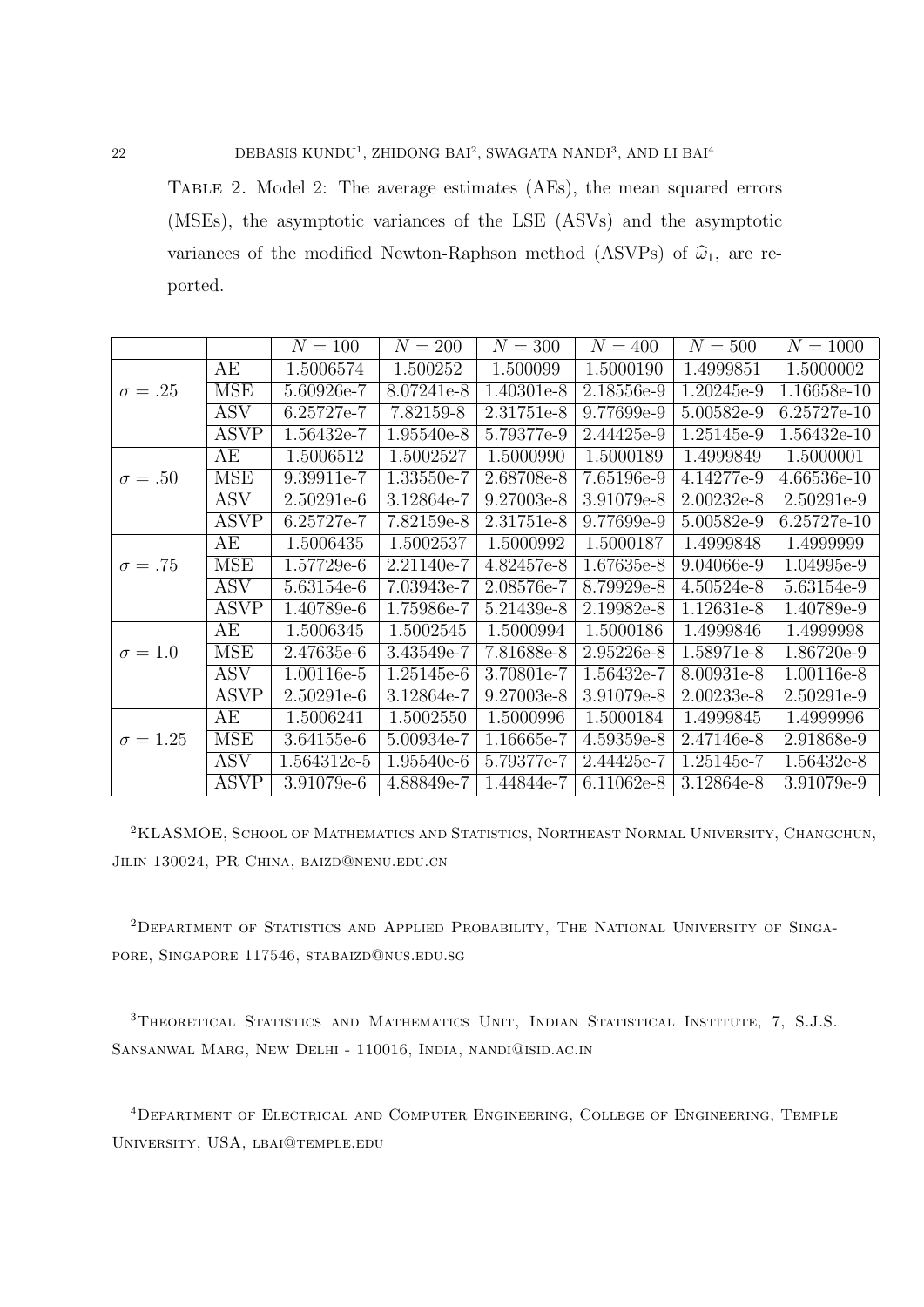# FREQUENCY ESTIMATION 23

Table 3. Model 2: The average estimates (AEs), the mean squared errors (MSEs), the asymptotic variances of the LSE (ASVs) and the asymptotic variances of the modified Newton-Raphson method (ASVPs) of  $\hat{\omega}_2$ , are reported.

|                 |             | $N = 100$  | $N = 200$    | $N = 300$   | $N = 400$  | $N = 500$    | $N = 1000$  |
|-----------------|-------------|------------|--------------|-------------|------------|--------------|-------------|
|                 | AE          | .4999985   | .4999991     | .4999990    | .4999994   | .4999987     | .4999999    |
| $\sigma = .25$  | <b>MSE</b>  | 6.16658e-7 | 8.22836e-8   | 2.40645e-8  | 1.08731e-8 | 5.14001e-9   | 4.65847e-10 |
|                 | <b>ASV</b>  | 1.07958e-6 | 1.34947e-7   | 3.99844e-8  | 1.68684e-8 | 8.63662e-9   | 1.07958e-9  |
|                 | <b>ASVP</b> | 2.69894e-7 | 3.37368e-8   | 9.99609e-9  | 4.21710e-9 | 2.15916e-9   | 2.69894e-10 |
|                 | AE          | .4999745   | .4999932     | .4999971    | .4999985   | .4999974     | .4999997    |
| $\sigma = .50$  | <b>MSE</b>  | 2.47331e-6 | 3.28900e-7   | 9.63532e-8  | 4.34934e-8 | 2.05570e-8   | 1.86337e-9  |
|                 | <b>ASV</b>  | 4.31831e-6 | 5.39789e-7   | 1.59937e-7  | 6.74736e-8 | 3.45465e-8   | 4.31831e-9  |
|                 | <b>ASVP</b> | 1.07958e-6 | 1.34947e-7   | 3.99844e-8  | 1.68684e-8 | 8.63662e-9   | 1.07958e-9  |
|                 | AE          | .4999416   | .4999860     | .4999946    | .4999972   | .4999959     | .4999995    |
| $\sigma = .75$  | <b>MSE</b>  | 5.60775e-6 | 7.40676e-7   | 2.17176e-7  | 9.79131e-8 | 4.62600e-8   | 4.19446e-9  |
|                 | <b>ASV</b>  | 9.71620e-6 | 1.21452e-6   | 3.59859e-7  | 1.51816e-7 | 7.77296e-8   | 9.71620e-9  |
|                 | <b>ASVP</b> | 2.42905e-6 | 3.03631e-7   | 8.99648e-8  | 3.79539e-8 | 1.94324e-8   | 2.42905e-9  |
|                 | AE          | .4998992   | .4999772     | .4999916    | .4999954   | .4999941     | .4999992    |
| $\sigma = 1.0$  | <b>MSE</b>  | 1.01000e-5 | 1.32008e-6   | 3.87051e-7  | 1.74253e-7 | 8.22754e-8   | 7.46353e-9  |
|                 | <b>ASV</b>  | 1.72732e-5 | 2.15916e-6   | 6.39750e-7  | 2.69894e-7 | 1.38186e-7   | 1.72732e-8  |
|                 | <b>ASVP</b> | 4.31831e-6 | 5.39789e-7   | 1.59937e-7  | 6.74736e-8 | 3.45465e-8   | 4.31831e-9  |
|                 | AE          | .4998465   | .4999670     | .4999881    | .4999931   | .4999921     | .4999989    |
| $\sigma = 1.25$ | MSE         | 1.60816e-5 | 2.07131e-6   | 6.06699e-7  | 2.72710e-7 | $2.47146e-8$ | 1.16775e-8  |
|                 | <b>ASV</b>  | 2.69894e-5 | 3.37368e-6   | 9.99609e-7  | 4.21710e-7 | 2.15916e-7   | 2.69894e-8  |
|                 | <b>ASVP</b> | 6.74736e-6 | $8.43420e-7$ | 2.49902e-07 | 1.05428e-7 | 5.39789e-8   | 6.74736e-9  |